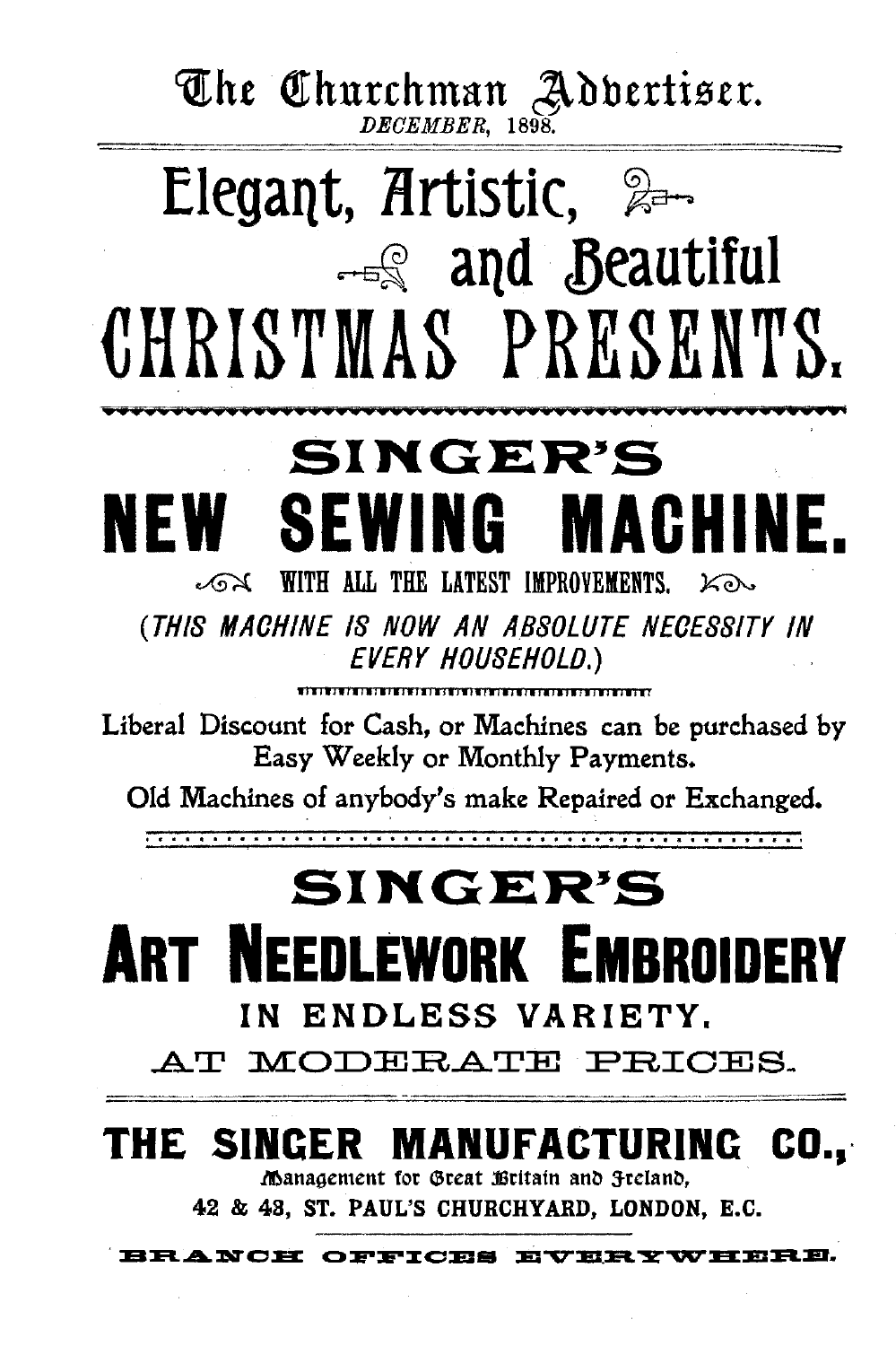**BY=PATHS** 

# OF **BIBLE KNOWLEDGE.**

" The By-paths of Bible Knowledge are the most valuable series of books I know on Biblical Antiquities, and I move in the most valuable said in the most paid in most in the most of the most paid in the most paid in the mos

"The volumes which the Committee of the Religious Tract Society is issuing under the above title fully deserve success. Most of them have been entrusted to scholars who have a special acquaintance with the subjects about which they severally treat."—*Athenceum*.

- 22. THE ARCH OF TITUS AND THE SPOILS OF JERUSALEM. By the late Canon KNIGHT. With an Introduction by the Bishop of Durham. Illustrated. 2s. 6d.
- 21. THE SANITARY CODE OF THE PENTATEUCH. By the Rev. C. G. K. GILLESPIE. 2s.
- 20. THE MONEY OF THE BIBLE. Illustrated by Facsimile Embossed Representations. By G. C. WILLIAMSON, D.Lit., etc. 2s, 6d.
- 19. THE EARLY SPREAD OF RELIGIOUS IDEAS, especially in the Far East. By Rev. JOSEPH EDKINS, B.A., D.D. Shanghai, China. 3s.
- 18. SOCIAL LIFE AMONG THE ASSYRIANS AND BABYLONIANS. By Professor SAYCE, LL.D. 2s. 6d.
- 17. LIFE AND TIMES OF JOSEPH IN THE LIGHT OF EGYPTIAN LORE. By Rev. H. G. TOMKINS.  $2e.6d.$
- 16. RACES OF THE OLD TESTAMENT. By A. H. SAYCE., M.A., LL.D. 3s.
- 15. EARLY BIBLE SONGS. By A. H. DRYSDALE. 2s. 6d.
- 14. MODERN DISCOVERIES ON THE SITE OF ANCIENT EPHESUS. By the late J. T. WooD, F.S.A. 2s. 6d.
- 13. THE TIMES OF ISAIAH AS ILLUSTRATED FROM CONTEMPORARY MONUMENTS. By A. H. SAYUE, LL.D. 2s.
- 12. THE HITTITES. By A. H. SAYeE, LL.D. 2s. 6d.
- 11. ANIMALS OF THE BIBLE. By H. CHICHESTER HART. 3s.
- 10. TREES AND PLANTS OF THE BIBLE. By W. H. GROSER. 3s.
- 9. DISEASES OF THE BIBLE. By Sir J. RISDON BENNETT, M.D. 2s. 6d.
- 8. THE DWELLERS ON THE NILE. By E. A. WALLis BuDGE, M.A. 3s.
- 7. ASSYRIA: Its Princes, Priests, and ·People. By Professor A. H. SAYCE. 3s.
- 6. EGYPT AND SYRIA. Their Physical Features in Relation to Bible History. By Sir J. W. DAWSON, F.R.S. 3s.
- *5.* GALILEE IN THE TIME OF CHRIST. By SELAH MERRILL, D.D. 2s. 6d.
- 4. BABYLONIAN LIFE AND HISTORY. By E. A. WALLIS BuDGE, M.A. 3s.
- 3. RECENT DISCOVERIES ON THE TEMPLE HILL AT JERUSALEM. By J. KING, M.A. 2s. 6d.
- 2. FRESH LIGHT FROM ANCIENT MONUMENTS. By A. H. SAYeE, LL.D. 3s.
- 1. CLEOPATRA'S NEEDLE. By Rev. J. KING. 2s. 6d.

RELIGIOUS TRACT SOCIETY, 56, PATERNOSTER ROW, LONDON.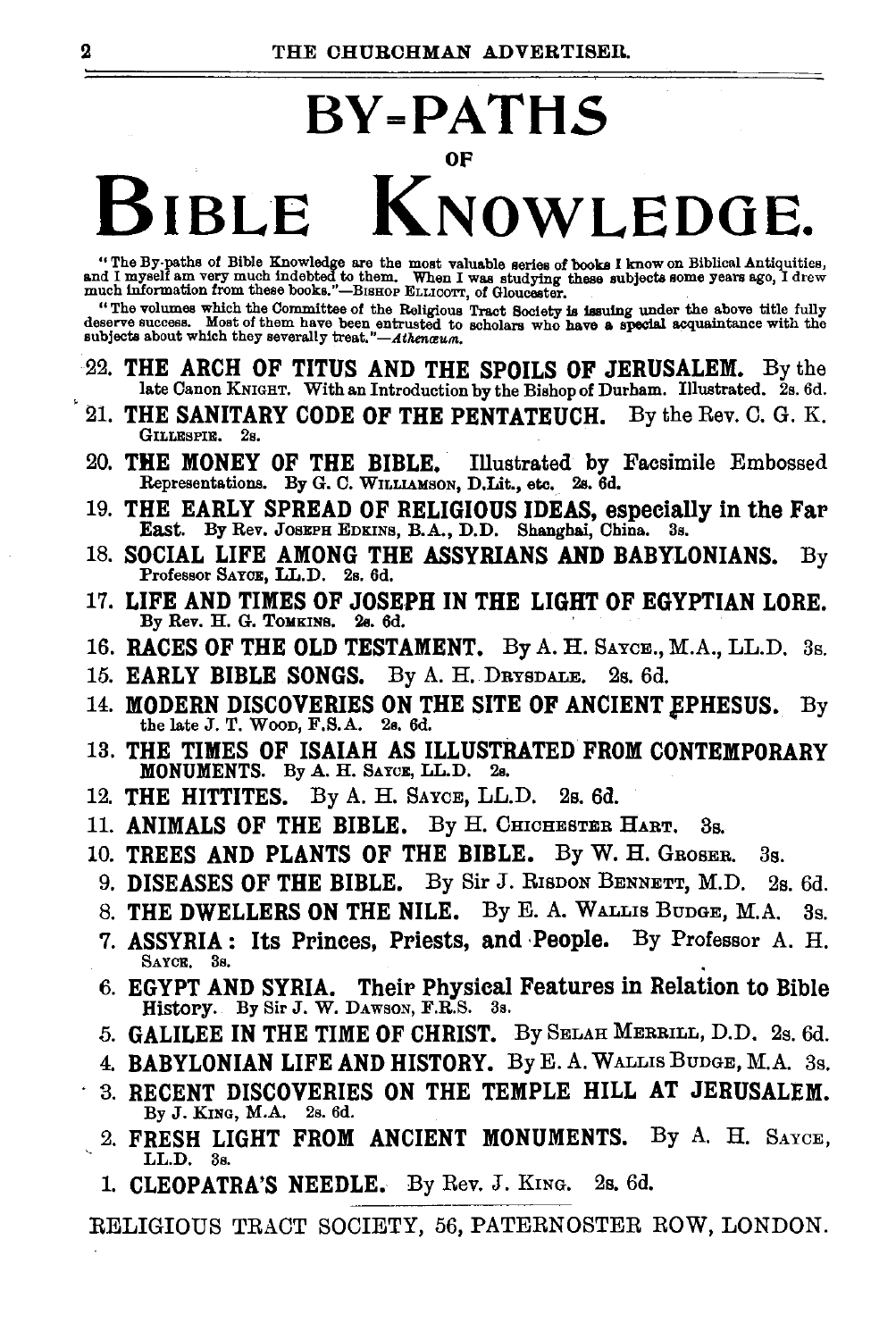## MESSRS. NELSON'S NEW BOOKS.

\* COMPLETE LIST POST FREE ON APPLICATION.

### AT FIVE SHILLINGS.

- IN THE GRIP OF THE SPANIARD. By HEBBERT HATENS, Author of "Under the Lone Star,"," The British Legion," etc. With Nine Illustrations by WAL PAGET. Crown 8vo., bevelled boards, cloth extra, gilt top, ba.
- A FIGHTER IN GREEN. A Tale of Algeria. By HERBERT HATENS, Author of "Fighting for Freedom," "Clevely Bahib," etc. With Nine Illustrations by R. TALBOT KELLY, R.B.A. Crown 8vo., bevelled boards, cloth extra, gilt top, 5s.
- **FRENCH AND ENGLISH.** A Story of the Struggle in the West. By E. EVERETT-GREEN, Author of "in Taunton Town," "Shut In," "The Sign of the Red Cross," etc. With Seven Illustrations by WAL Langer, and a Map. Crown 8vo., beve
- THE DORMITORY FLAG. A School Story. By HAROLD AVERY. With Eight Illustrations by W. H. MAROETSON. Crown 8va, bevelled boards, cloth extra, gilt top, 5s.

### AT FOUR SHILLINGS.

THROUGH PERIL, TOIL, AND PAIN. By LUOT TAYLOR, Author of "Fritz of Prussia," etc. With Illustrations by W. H. MARGETSON. Crown 8vo., electo extra, 4s.

#### AT THREE SHILLINGS AND SIXPENCE.

- TOM TUFTON'S TOLL. By E EVERETT-GEERN, Author of "Tom Tufton's Travels," "In the Days of Chivalry," etc. With Six Illustrations by W. S. Sracur. Post Svo., cloth extra, 3s. 6d. "Full of stirring interest."—Record.
- THE UNCHARTED ISLAND. By SEELTON KUPPORD, Author of "Hammond's Hard Lines," "The Mess that Jack made," etc. With Illustrations by W. RAINEY, R.I. Post 8vo., eloth extra, 3s. 6d.

"A really fresh and readable story."-Pall Mall Gazette.

THE TRIPLE ALLIANCE. Its Trials and Triumphs. By HAROLD AVERY, Author of "Soldiers of the Queen," "Frank's First Term," etc. With Six Illustrations by W. H. MARGETSON. Post 8vo., cloth extra, 3s. 6d.

"In schoolboy parlance, 'a ripping good book."-Pall Mall Gazette.

- ONE SUMMER BY THE SEA. By J. M. CALLWELL, Author of "Dorothy Arden," "Timothy Tatters," etc. With Illustrations by J. H. BACON. Crown 8vo., cloth extra, 3s. 6d.
- THE CHRISTIAN LEADERS OF THE LAST CENTURY; or, England a Hundred Years Ago. By Rev. J. C. RYLE, Lord Bishop of Liverpool. Cheaper Edition. Crown 8vo., cloth extra, 3s. 6d.
- **THE SECRET OF ACHIEVEMENT.** By DRISON SWETT MARDEN. Author of "Architects of Fate," etc. Illustrated with Portraits of Eminent Persons. Post 8vc., cloth extra, 3s. 6d.

#### AT TWO SHILLINGS AND SIXPENCE.

CHUMS AT LAST. By A. FORSYTH GRANT. With Illustrations. Post 8vo., cloth extra, 2s. 6d.

"A bright and healthy story,"-Pall Mall Gazette.

- THE GREEN TOBY JUG, and the Princess who Lived Opposite.<br>Stories for Little Children, By Mrs. EDWIS HOBLER. With numerous Illustrations by J. H. BACON. Post 8vo., cloth extra, 2s. 6d. "A very pretty tale."-Record.
- OUR VOW. A Story for Children. By E. L. HAVERFIELD, Author of "On Trust," etc. With Six Illustrations. Post 8vo., cloth extra, 2s. 6d.
- ESTHER'S CHARGE. By E. EVERETT-GREEN. With Six Illustrations by J. H. BACON. Post 8vo., cloth extra, 2s. 6d.
- KING ALFRED'S VIKING. A Story of the First English Fleet. By CHARLES W. WHISTLER. With Illustrations. Crown 8vo., cloth extra, 2s. 6d.

### AT TWO SHILLINGS.

THE WHITE NORTH. With Nordenskiold, De Long, and Nansen. By M. DOUGLAS, Author of "Across Greenland's Icefields," etc. With Sixteen Illustrations. Post Svo., cloth cxtra, 2s.

THOMAS NELSON & SONS, 35 & 36, PATERNOSTER ROW, LONDON, E.C.; PARKSIDE, EDINBURGH; & NEW YORK.

3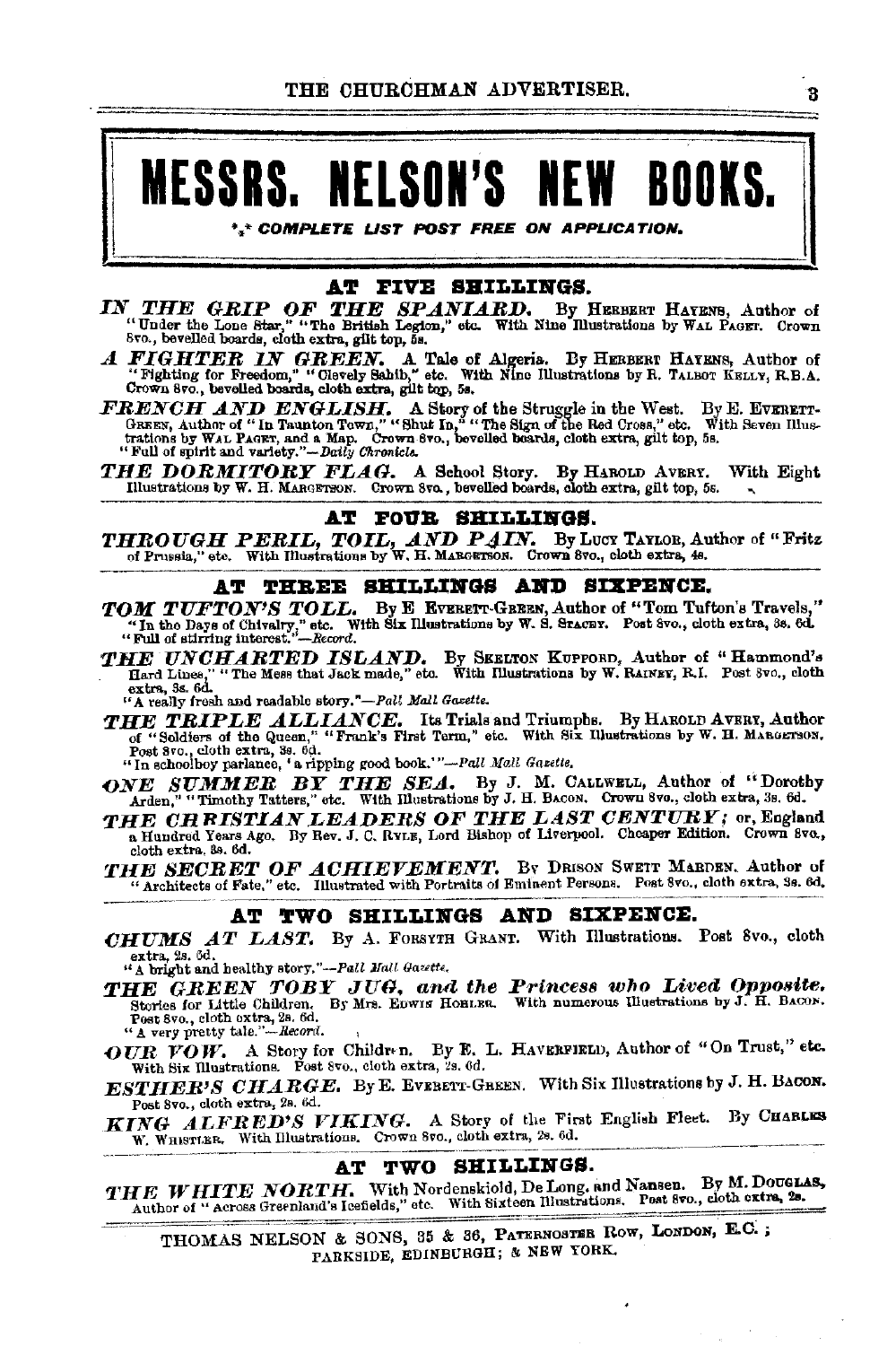

A LARGE COLLECTION of SUITARLE BOOKS in LEATHER BINDINGS is kept in STOCK in the SHOW ROOMS, also the BEST NEW BOOKS of the SEASON in CLOTH, including ILLUSTRATED STANDARD AUTHORS, JUVENILE PICTURE BOOKS, and TOY BOOKS.

A FULL AND REVISED CLASSIFIED CATALOGUE SENT POST FREE ON APPLICATION.

A SELECTION of GOOD EDITIONS OF FRENCH AND GERMAN STANDARD AUTHORS in LEATHER BINDINGS is also kept in STOCK.

A POPULAR CHRISTMAS PRESENT IS A SUBSCRIPTION TO THE LIBRARY.

> TERMS ON APPLICATION.

## **MUDIE'S SELECT LIBRARY, LIMITED,**

30-34, NEW OXFORD STREET, LONDON;

241, Brompton Road, S.W.; and 48, Queen Victoria Street, E.C.; and at Barton Arcade, Manchester.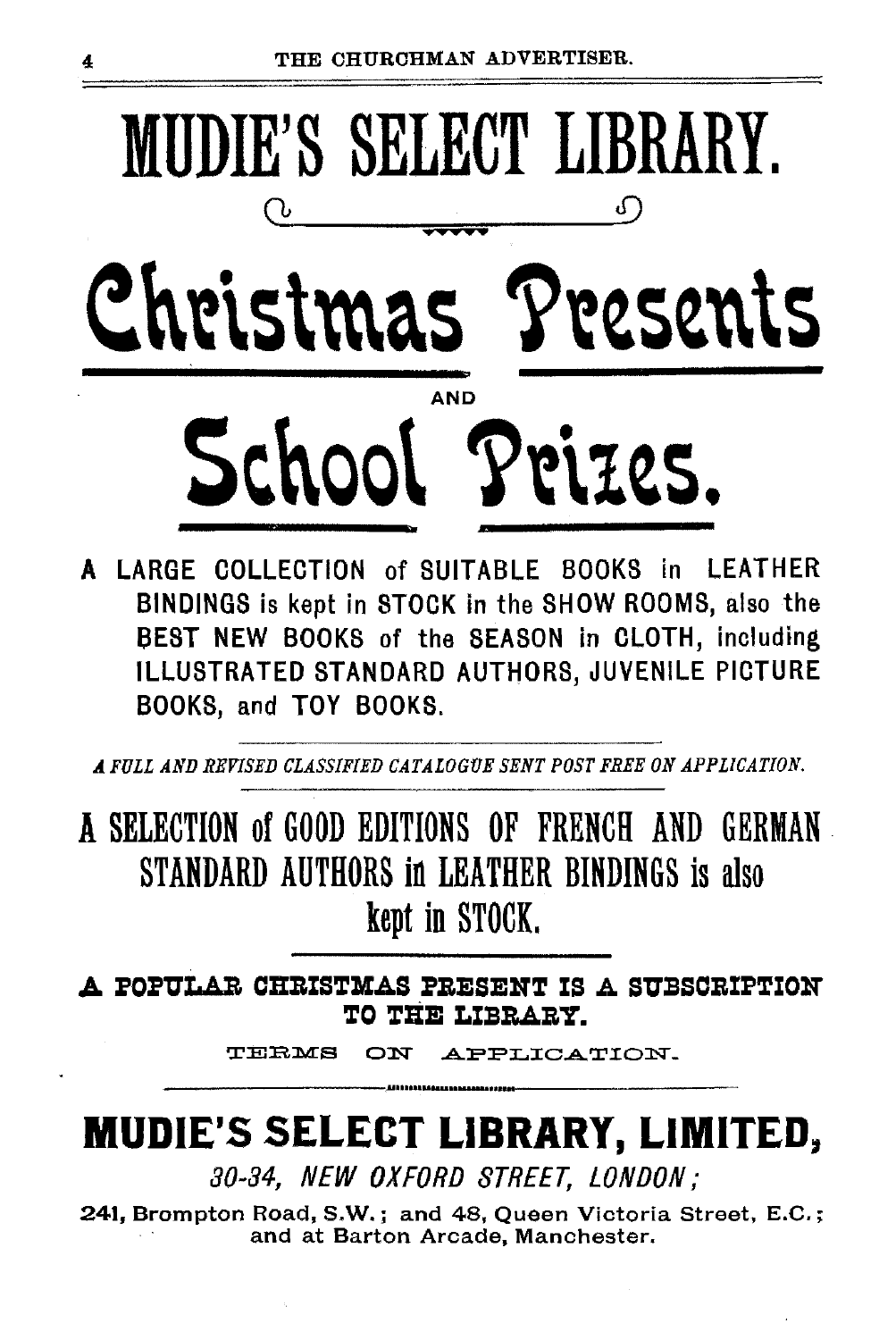# SAMPSON LOW, MARSTON & CO.'S PUBLICATIONS

## THE LIFE OF OUR LORD JESUS CHRIST.

With 380 Water-colour Drawings, 150 Pen-and-Ink Sketches, and numerous Explanatory Notes. By JAMES TISSOT (dedicated by permission to the Right Hon. W. E. Gladstone). Two vols., large imperial 4to., cloth, Twelve Guineas net; leather, Thirteen Guineas net.. Other Special Bindings on application.

The Standard says: "The wonderful and extraordinarily perfect publication.... So much religious art<br>has been wrought in our day by those who could bestow on it no accent of sincerity, that it is as refreshing<br>and thrice we accumulated learning, but of grave, profound conviction. M. Tissot has performed a service which is not for to-day only, and he has erected a mournant which will not for to-day only, and he has erected a mournant which wil

greatest artistic admevements of the must nuclear access to the complete and successful a departure."<br>complete and successful a departure."<br>The *Daily Chronicle* says: "A great picture-book.... Sumptuous pages and excellen

*Illustrated Prospectus sent* on *application.* 

### WORKS BY THE REV. J. PATERSON SMYTH; LL.D. HOW WE GOT OUR BIBLE.

With Eight Illustrations. Crown 8vo., ls.

The Christian World says: "Gives an excellent and eomprehensive account for popular reading of the ancient manuscripts of the Bible, and the versions of Wycliffe, Tyndale, and other translators."

THE DIVINE LIBRARY: Suggestions How to Read the Bible. Crown 8vo., Is.

"Can heartily recommend its suggestive pages to the careful attention of all Bible readers."--Bookseller.

HOW GOD INSPIRED THE BIBLE: Thoughts for the Present Disquiet. Crown 8vo., 2s. 6d.

THE OLD DOCUMENTS AND THE NEW BIBLE: an Easy Lesson for the People in Biblical Criticism. Illustrated. Crown 8vo., 2s. 6d,

Mr. GLADSTONE said of this volume: "I have rarely seen the faculty of lucid exposition more conspicuously displayed."

## THE VOICE OF THE SPIRIT: Literary Passages of the Bible rewritten in Modern Style. By Mr. HowARD SwAN, Principal of the Central

School of Foreign Tongues, Temple, London. This new translation of the main literary passages of the Bible, rewritten in modern idiomatic English, is issued in four parts.<br>Part, I.—Job ("Afflicted") and Joel ("The Spirit U Greek Text. Crown 8vo., 8s.

### THE NEW REVISED AND ENLARGED EDITION OF THE HYMNAL COMPANION To the Book of Common Drayer.

*Edited by the Right Rev. E. H. BICKERSTETH, D.D., Lord Bishop of Exeter.* 

*Edited by the Right Rev. E. H. BICKERSTETH, D.D., Lord Bishop of Exceler.*<br>The present Edition contains 600 Hymns, of which only 466 appeared in the last Edition; 84 Hymns of that Edition, which contained 550, having now

LONDON: SAMPSON LOW, MARSTON AND COMPANY, LTD., ST. DUNSTAN'S HOUSE, FETTER LANE, FLEET STREET, E.C.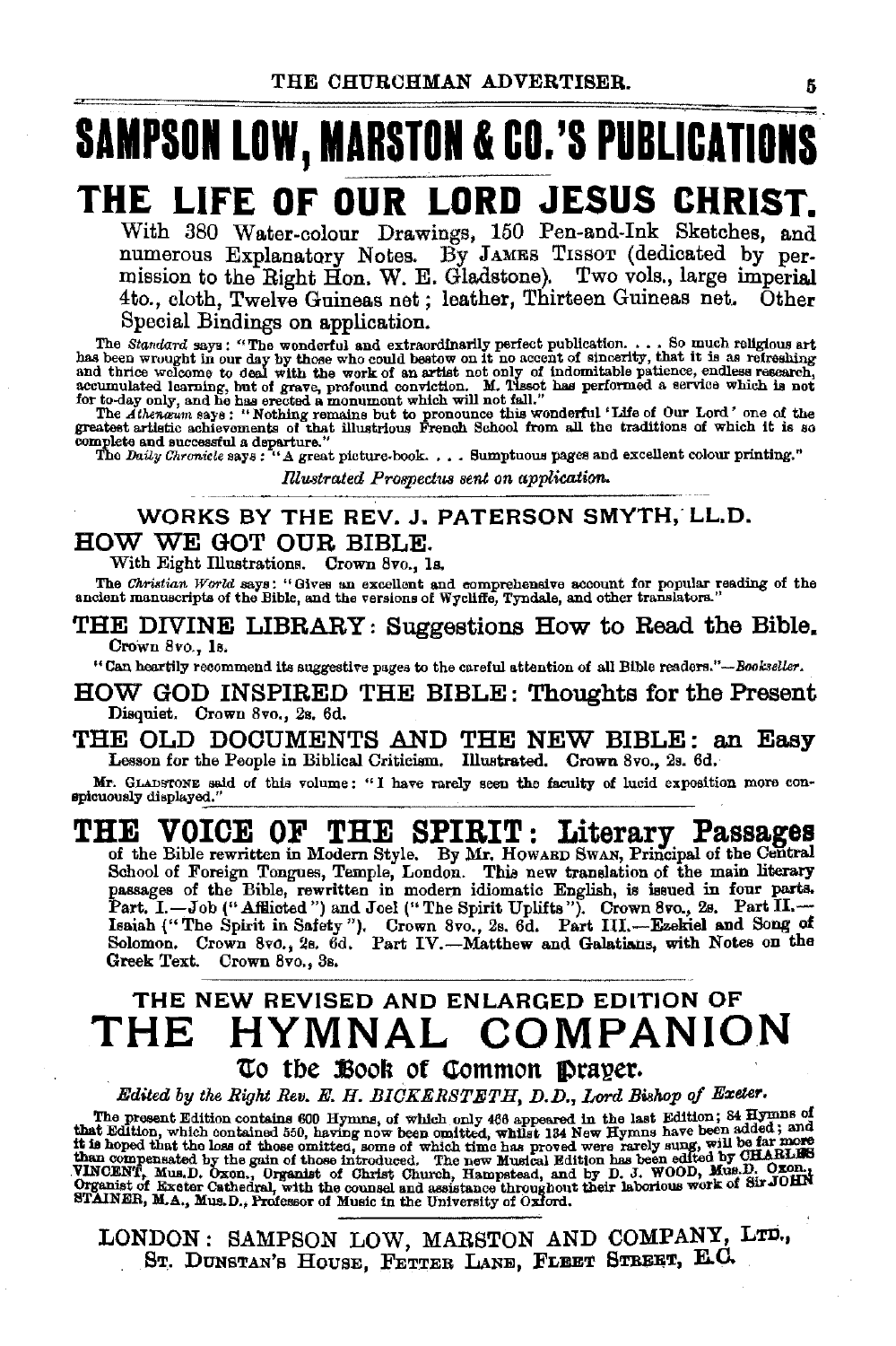# **HODDER & STOUGHTON'S NEW BOOKS.**

#### NOW READY.

THE LIFE OF R. W. DALE, LL.D., of Birmingham. By his Son, A. W. W. DALE, M.A. In one handsome 8vo. volnme, pp. 781. With Portrait, cloth, 14s.

### BY PROF. GEORGE ADAM SMITH.

THE LIFE OF HENRY DRUMMOND, F.R.S.E. By GEORGE ADAM SMITH, D.D., LL.D., Professor of Hebrew and Old Testament Exegesis, Free Church College, Glasgow. With Portraits, cloth, 7s. 6d.

#### NOW READY.

HENRY ROBERT REYNOLDS, D.D. (Principal Reynolds of Ches-hnnt). His Life and Letters. Edited by his SISTERS. With two Portraits, crown 8vo., cloth, 9s.

Preparing for Immediate Publication.<br> **ROMAN AND ANGLICAN.** By the Rev. A. M. CATHOLICISM, ROMAN AND ANGLICAN. By the Rev. A. M. FAIRBAIRN, M.A., D.D., LL.D., Principal of Mansfield College, Oxford; Author of "The Place of Christ in Modern Theology," etc.

CoNTENTS : The Churches and the Ideal of Religion-Catholicism and the Apology for the Christian Faith-Catholicism and 'l'hougbt-Catholicism and Historical Criticism-Manning and the Catholic Revival-Anglo-Catholicism, the New and the Old-Etc., etc.

N.B.-Owing to Principal Fairbairn's visit to India, the publication of his work, "The Person of Christ and the Philosophy of Religion," which was announced for January, has been unavoidably postponed until the autumn of next year.

### BY PROF. W. M. RAMSAY.

WAS CHRIST BORN AT BETHLEHEM? A Study in the Credibility of St. Luke. By Professor W. M. RAMSAY, D.C.L., LL.D. Crown 8vo., cloth, 5s.

### BY PROF. J. H. BERNARD.

VIA. DOMINI: Sermons for Christian Seasons. By Dr. J. H. BER-NARD, D.D., Fellow of Trinity College, Dublin, and Archbishop King's Lecturer in Divinity, Treasurer of St. Patrick's Cathedral, Dublin. Crown Svo, cloth, 6s.

### BY PROF. ZAHN.

THE ARTICLES OF THE APOSTLES' CREED. By the Rev. Professor THEODOR ZAHN, D.Lit., Cantab, Erlangen. Translated by the Rev. A. E. BURN. B.D., Rector of Kinnersley. Crown 8vo., cloth, 5s.

### BY DR. BROADUS.

THE PREPARATION AND DELIVERY OF SERMONS. By JOHN A. BROADUS, D.D., LL.D. Edited by Professor E. C. DARGAN, D.D. 8vo., cloth, 10s. 6d.

"Exceedingly comprehensive, throughly serious, and very practical. No clergyman and no theological<br>student anxious to use to the best advantage his pulpit opportunities will find the time wasted which is<br>spent on a careful tage his pulpit opportunities<br>ok."-Record.<br>C.D. C.T. LOVENTEER

### BY OR. STUCKENBERG.

INTRODUCTION TO THE STUDY OF SOCIOLOGY. By. J. H. W. STUCKENBERG, D.D., Member of the Philosophical Society of Berlin, and Author of "Introduction to the Study of Philosophy." Crown 8vo., cloth, 9s.

" The book evinces a very wide study of the subject, and the material is remarkably well arranged for those who wish to study it seriously."-Glasgow Herald.

LONDON: HODDER & STOUGHTON, 27, PATERNOSTER ROW, E.C.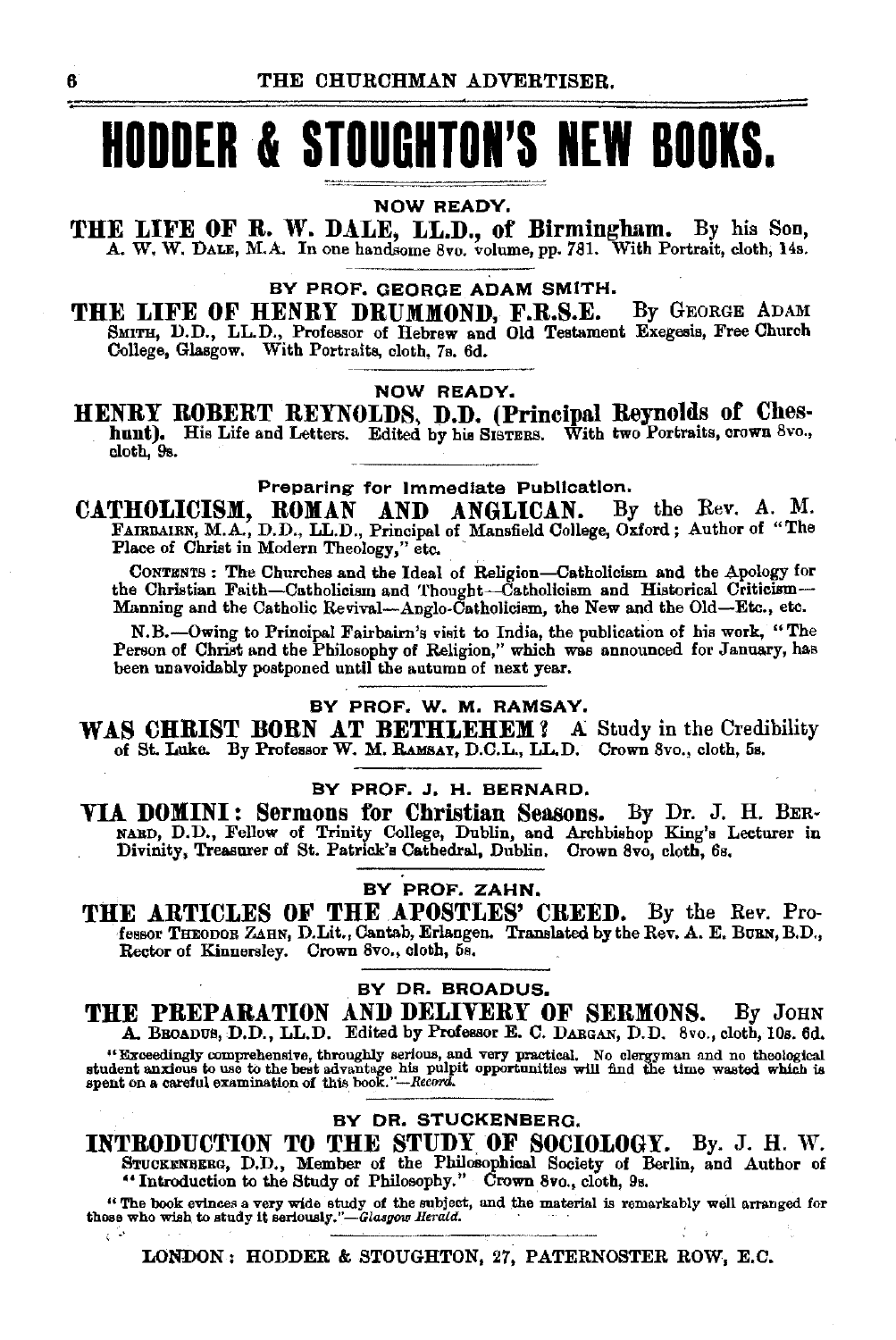# **EYRE AND SPOTTISWOODE'S**

Hew Books and Hew Editions.

## THE QUEEN'S PRINTERS' TEACHER'S PRAYER.

BOOK. Being the Book of Common Prayer interpaged with Analyses, Notes, and Commentary upon the Psalter. By the Right Rev. ALFRED BABRY, D.D., and GLOSSARY by the Rev. A. L. MAYHEW, M.A. Just out. New and Revised Edition. Prices from 3s. 6d. "The best book on the subject."-Church Times.

### THE BIBLE STUDENT'S LIBRARY.

Two New Volumes just issued. Demy 8vo., dark blue cloth, red edges.

#### **BOOK**  $0<sub>F</sub>$ DANIEL **FROM** TO: Oc CHRISTIAN

STANDPOINT. By Dr. KENNEDY. With Monumental Illustrations. Price 6s. An examination of all the evidence, with supplemental chapters on the alleged historical difficulties, and on the connexion of Babylon with Eastern and Western Nations. "Scrupulously orthodox. Champions the traditional view,"-Glasgow Herald.

#### TV.OX  $0<sub>h</sub>$ THE MACCAREES. With Special AGE

Reference to the Literature of the Period. By Dr. STREANE. Price 6s.

"Excellently done. A very detailed but popular study."-Academy.

## THE QUEEN'S PRINTERS' NEW ILLUSTRATED

TEACHER'S BIBLE, with Revised Aids to Bible Students. Including over 170 Plates from Photographs of Historical Sites, Monuments, Scenes in Egypt, the Holy Land, etc. Selected and Described by the Rev. C. J. BALL, M.A. Now ready. Prices from 2s. 6d. to £2 2s.

- 
- "The best."—Morning Post.<br>"A sumptuous product."—Church Times.<br>"A magnificent collection of plates."—Guardian. "Very complete."-Standard.
- 
- "Supersedes all others."-Graphic.

## OUR BIBLE AND THE ANCIENT MANUSCRIPTS.

Being a History of the Text and its Translations, with Appendix on Recent Biblical Discoveries. By FREDERICK G. KENYON, M.A., D.Litt. With New Illustrations added. Third Edition, Revised and Enlarged. With 29 Illustrations (Facsimile). Demy 8vo. bound cloth boards, red edges, price 5s.

"Full of interest and free from exaggerations. Dominated by common-sense,"-Guardian.<br>"Deserves nothing but praise. No Bible student can afford to be without it."-Church Times.

#### OF. **BIBLE** ILLUSTRA-THE **TEACHER'S ROLL**

TIONS. Price 3s. 6d., and on linen, 7s. 6d. Sixteen sheets, 171 by 221 inches, consisting of the Plates from

### **EYRE AND SPOTTISWOODE'S TEACHER'S BIBLE.**

Separately Issued and Mounted on Roller, with accompanying Pamphlet of Descriptions.

Kindly write to the Publishers for Descriptive List of the Queen's Printers, Special Publications, including their world-renowned " VARIORUM TEACHER'S BIBLE," now issued with illustrations.

## EYRE & SPOTTISWOODE,

Der Majesty's Printers,

LONDON: GREAT NEW STREET, FLEET STREET, E.C. EDINBURGH, GLASGOW, MELBOURNE, SYDNEY, AND COOPER UNION, NEW YORK.

RETAIL OF ALL BOOKSELLEES.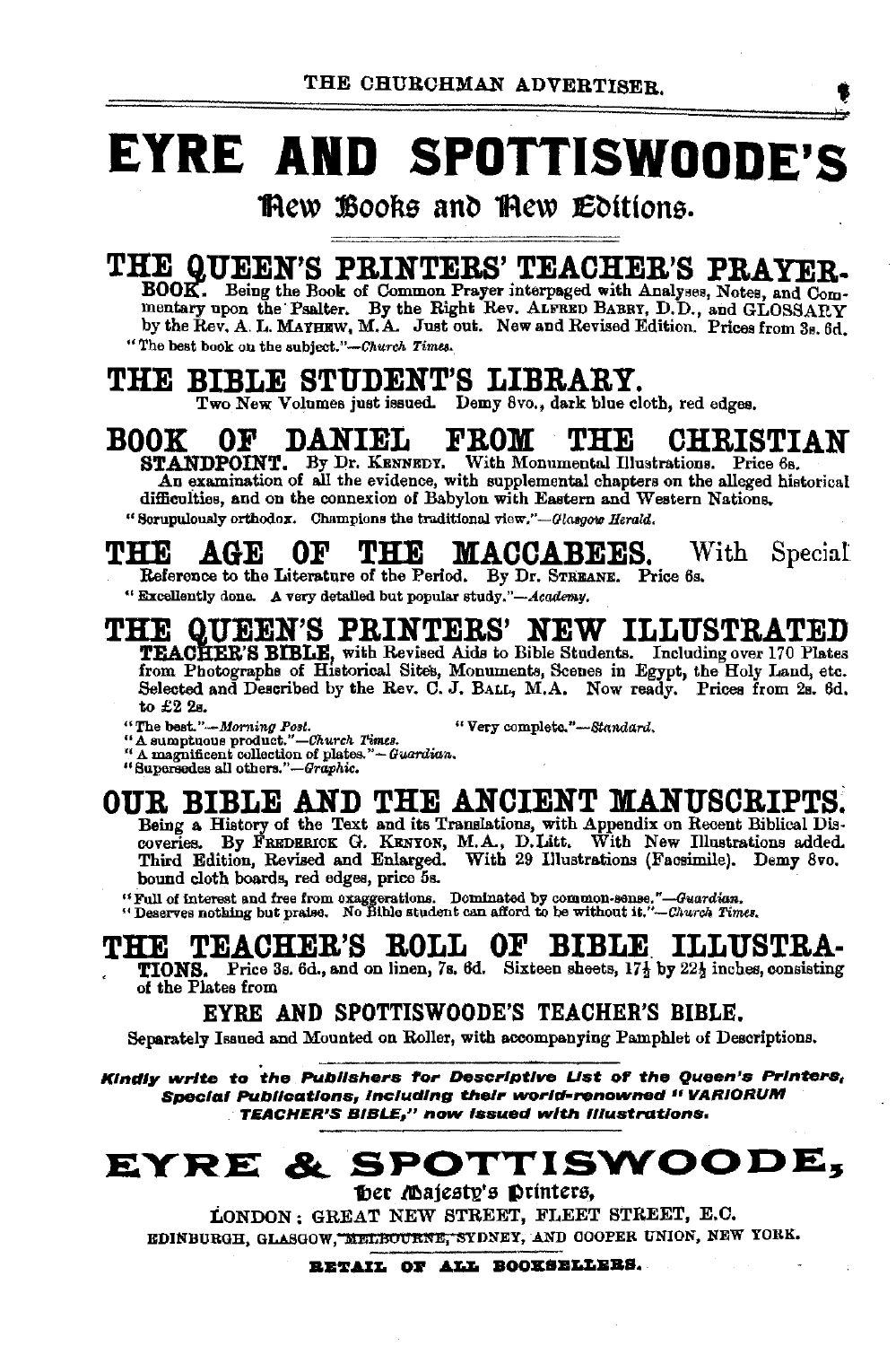### By the ARCHBISHOP OF CANTERBURY.

*NOW READY. In fool8cap 8vo., tastifully printed and handsomely bound, price 5s.* 

## **HELPS TO GODLY LIVING.**

### $B$  Book of Devotional Thoughts.

From the Writings of the Right Honourable and Most Reverend FREDERICK TEMPLE, D.O., Lord Archbishop of Canterbury.

Selected and arranged, with His Grace's permission, by J. H. BURNS, B.D.

The Primate of All England has most kindly consented to the publication of this work, which consists of striking and suggestive passages, bearing on Christian Life and Character, from his Grace's written and spoken utterances during the last forty years. Each quotation is headed by a short title indicating the nature of its contents, and comprises some central thought or ·suggestive precept intended as a stimulative help to private meditation and devotion. Each of these extracts is sufficiently brief to be read in two or three minutes at most; and it is hoped that they will prove helpful, in this busy age, to those who seek aid in maintaining the Christian life but have little time for extended devotional reading.

It is believed that such a book will prove a welcome addition to the devotional literature of the day, and will be found valuable as a help to personal religion. It will form an appropriate present to Christian friends at all seasons.

The following titles of some of the extracts will indicate the nature and purpose of the book:

EDUCATION OF CONSCIENCE. OUR LORD'S CHARACTER. -OUR LoRD'S CoMMANDS. LIBERTY OF CONSCIENCE. TRIFLING WITH CONSCIENCE. How TO OBTAIN BENEFIT FROM PUBLIC WORSHIP. CRITICAL MOMENTS, INSIGHT. THE HIGHEST CHARACTER. TRUSTWORTHINESS. STEADFASTNESS. READY OBEDIENCE. Do THE RIGHT THING Now. SPIRITUAL WORSHIP. THE GBRAT COMMANDMENT. THE INNER AND THE OUTER. STUMBLING-BLOOKS. A NEW YEAR.

THE JESUS OF THE GOSPELS. THE IMPULSES OF THE SOUL. THE LIGHT OF TRUTH. THE LOVE OF GOD, AS REVEALED IN CHRIST. INSTANT SERVICE. CHRIST THE PUBIFIER. CHRIST THE SYMPATHIZER. CHRIST THE DELIVERER AND DEFENDER. THE TRUE CHRISTIAN LIFE. LIVING IN THE LOVE OF GOD. GROWTH BY SELF-SURRENDER. CREATION AND REDEMPTION. KNOWLEDGE BY SIN. GoD THE CREATOR. THE ORDER OF CREATION. THE CREATION OF MAN. THE FALL. THE NEW CREATION.

THE SOLIDARITY OF HUMANITY.

It can be obtained from all Booksellers, or from the Publisher.

ELLIOT STOCK, 62, PATERNOSTER BOW, LONDON, E.C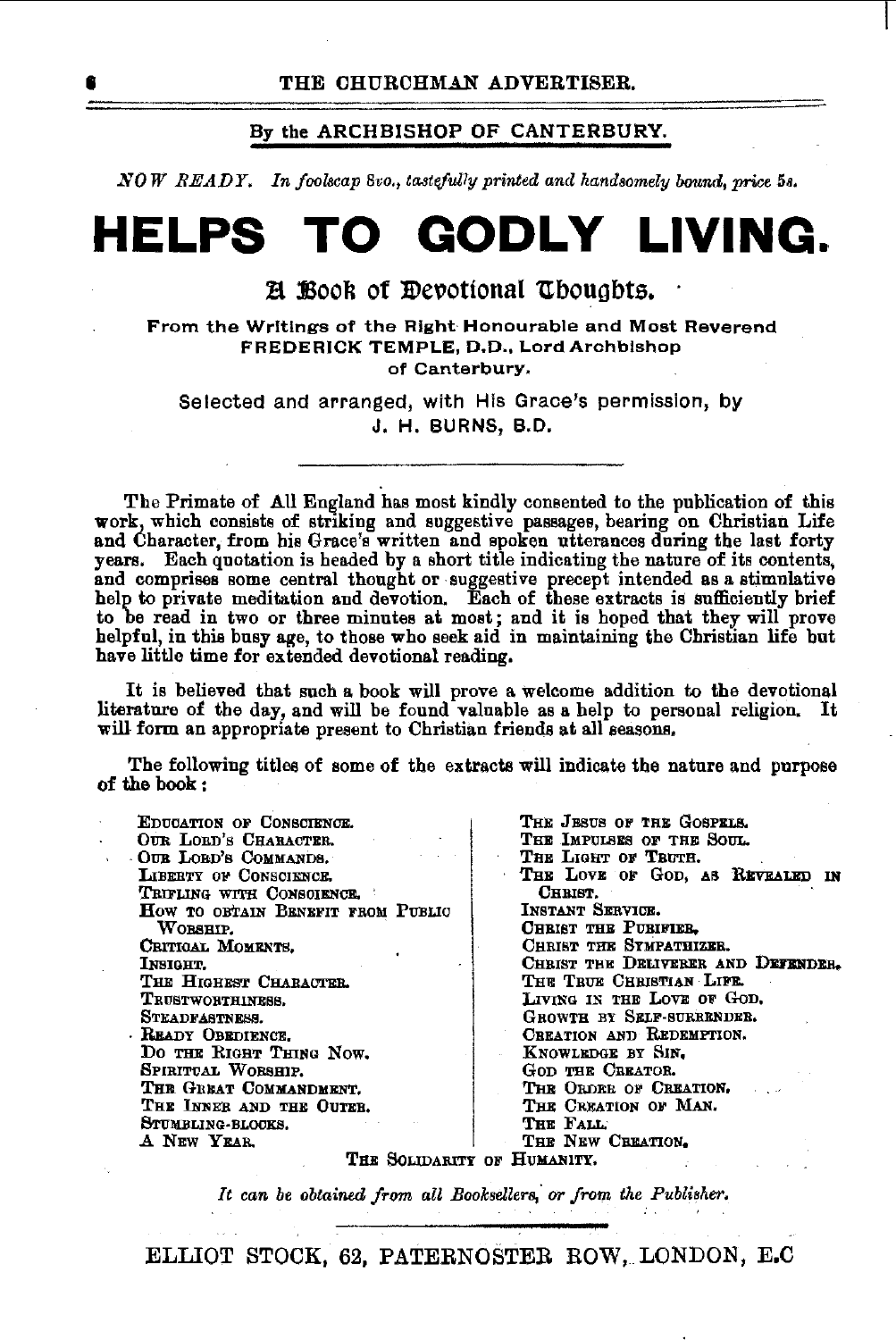9

| Demy 8vo           | Second Edition Now Ready.          |
|--------------------|------------------------------------|
| 168.               |                                    |
| <b>Nearly</b>      | <b>BISHOP</b>                      |
| 500 pp.            | <b>WALSHAM</b>                     |
| With               |                                    |
| Portrait           | HOW.                               |
| and                | A Memoir.                          |
| <b>Facsimiles.</b> | By his Son, FREDERICK DOUGLAS HOW, |
|                    |                                    |

"A charming and satisfying picture of the man, and altogether an admirable addition to the many recent biographies of distinguished Churchmen."-St. James's Gazette.

"Was Bishop How a perfect Christian? Judging from his biography we almost think he was. . . . If we take the record of his life, and set it beside the New Testament, we seem to discern a transcript of the Lord in the disciple, which is almost a unique thing in religious literature."-British Weekly.

"Written in a way that cannot but commend it to the attention of every Churchman."-Church Rells.

### Complete Catalogue sent Post-free.

ISBISTER & CO., LTD., COVENT GARDEN, LONDON, W.C.

# **AN ATTRACTIVE OFFER.**

The real, practical usefulness of THE FAMILY CHURCHMAN to every clergyman who is also a preacher lies in its two reports every week of sermons preached in St. Paul's Cathedral, Westminster Abbey, and elsewhere in London and the country. These reports are of sermons delivered the Sunday previously to publication, and thus the very latest utterances of the most eminent clergy of the day are presented the same week.

## SPECIAL TERMS TO THE CLERGY.

With the view of extending the influence of "The Family Churchman," the proprietors are prepared to offer special terms to clergymen desirous of becoming readers. Also, to every purchaser of 30 copies they will present

### A HANDSOME HALF-GUINEA BIBLE.

Containing references, coloured maps, chronologies, a Bible-reader's manual, index, concordance, gazetteer, etc., bound in limp covers, with clear type, of convenient size, and admirably suited to the needs of students and teachers.

THIS OFFER WILL BE LIMITED TO A CERTAIN PERIOD.

**Apply-THE MANAGER.** "THE FAMILY CHURCHMAN" OFFICE, 82. FLEET STREET, E.C.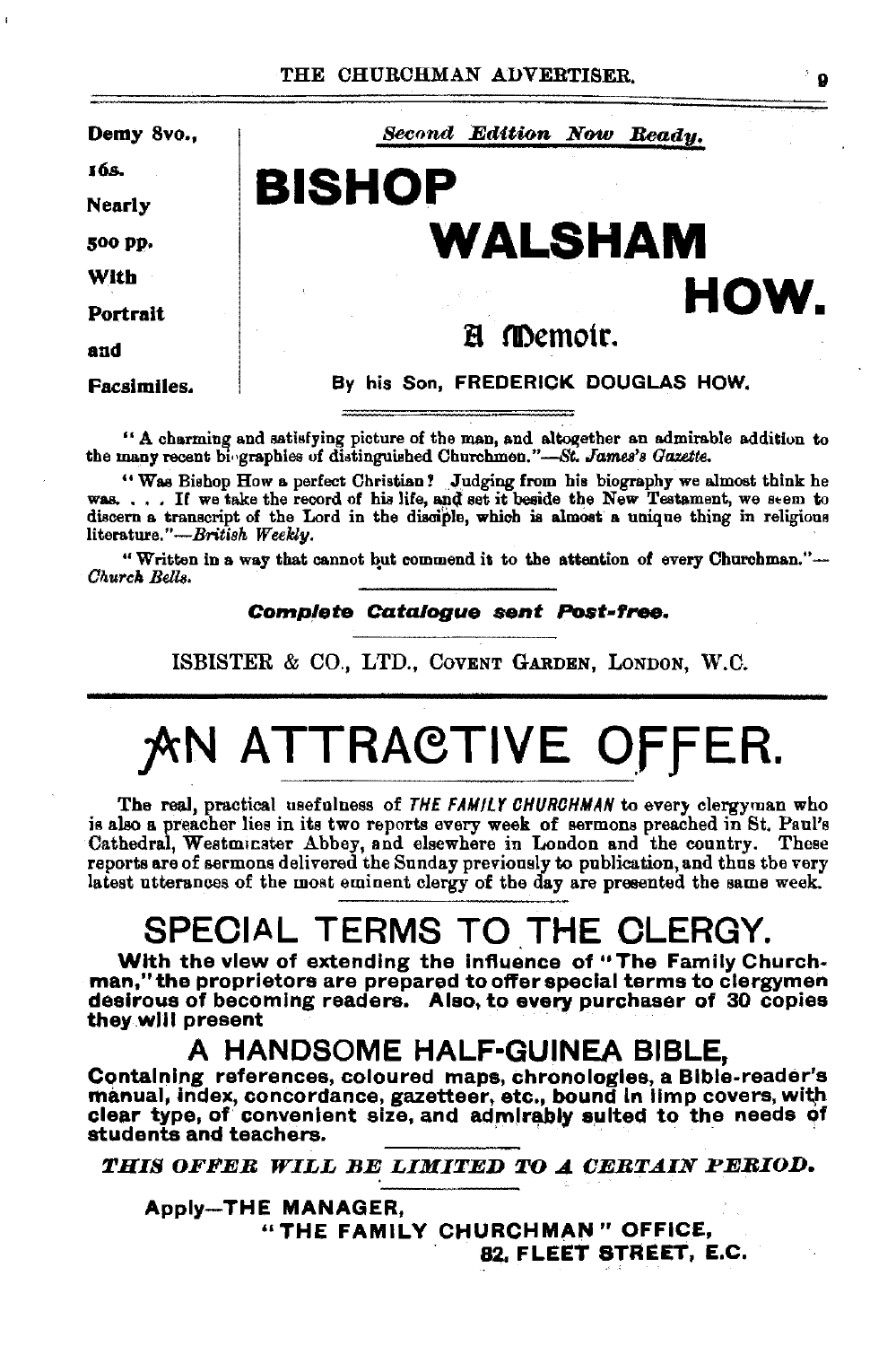

LONDON: "HOME WORDS" OFFICE, 7, PATERNOSTER SQUARE, E.C.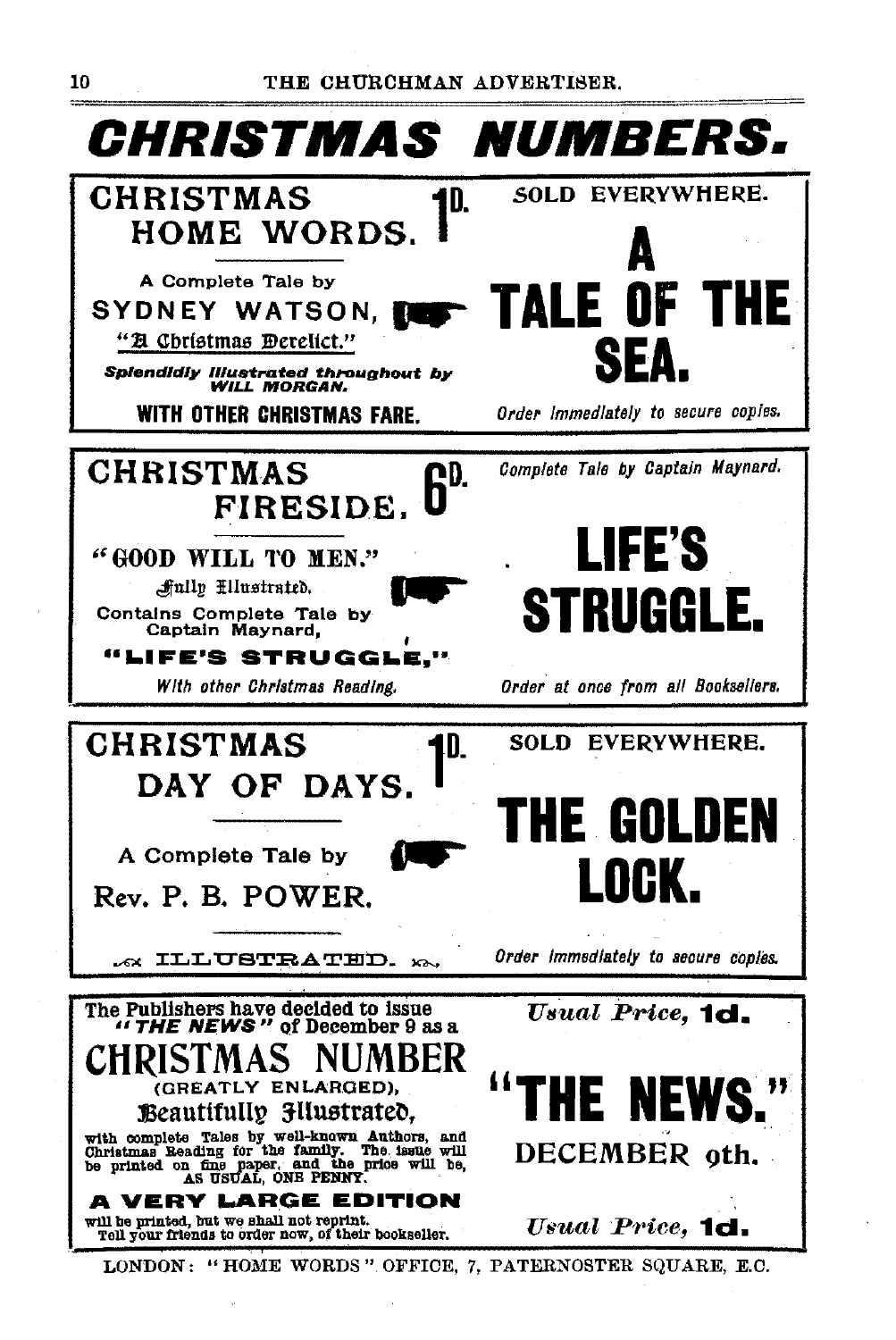# A Selection of S. W. PARTRIDGE & CO.'S NEW ILLUSTRATED BOOKS.<br>
HOW TO GAIN THE EXE OF THE YOUNG. Blackboard Illustrations, Object<br> **EXECUTE:** Anothers Anothers and the By Rev. John Mirchblu, Author of "Fruit Blossoms," "Silver

HOW TO GAIN THE EYE OF THE YOUNG. Lessons, Outlines, Anecdotes, etc. By Rev. John MirchEll, Author of "Fruit Blossoms," "Silver<br>Tongues," etc. Large crown 8vo. 168 pages. Cloth gilt, 2s. 6d.

ROMANCE OF COLONIZATION. Vol. IV., CANADA : Its Rise and Progress. By G. BARNETT SMITH. Frontispiece. Crown 8vo. Handsomely bound in Cloth, 2s. 6d. Volumes I., II., and III. are still in print.

THE SON OF INGAR: A Story of the Days of the Apostle Paul. By K. P. Woons, Author of "John : A Tale of the Messiah," etc. Frontispiece. Crown 8vo. Cloth extra, 2s. 6d.

THE LEGEND OF THE SILVER CUP. Allegorical Stories for Children. By Rev.<br>G. CattCRLEY, B.A. With 12 Illustrations. Small 4to. Cloth extra, 1s. 6d.

OUR EXEMPLAR; Or, What would Jesus do  $P$  By CHARLES M. SHELDON Author of " The Orucifixion of Philip Strong," etc. 920 pages. Still paper covers, 1s. 6d. Cloth boards, 2s.<br>This remarkable book has already had a sale in America of 185,000 copies.

REGIA; or, Her Little Kingdom. By E. M. WATERWOBTH and JENNIE CHAPPELL. Crown 8vo. Frontispiece. Cloth, ls. 6d.

MAJOR BROWN; or, Whether White or Black, a Man! By EDITH S. DAVIS.<br>Crown Svo. Cloth extra. Frontispiece. 1s. 6d.

THE ROMANCE OF SAVINGS BANKS. By AROH. G. BOWIE. Crown Svo. Cloth extra. Illustrated. 1s. 6d.<br>FOUR NOBLE WOMEN AND THEIR WORK. Sketches of the Life and Work of

FOUR NOBLE WOMEN AND THEIR WORK. Sketches of the Life and Work of Frances Willard, Agnes Weston, Sister Dora, and Catherine Booth. By JENNIE CHAPPELL, Crown 8vo. Beautifully Illustrated. Cloth, ls. 6d.

UNCROWNED QUEENS. By CHARLOTTE SKINNER, Author of "Sisters of the Master." Small 8vo. 112 pages. Cloth, 1s.

 $\mathbb{Z}$  Write for New Illustrated Catalogue and Specimen Packet of Magazines, which will be sent Post Free.

LONDON: S. W. PARTRIDGE & CO., 8 & 9, PATERNOSTER ROW,  $\frac{1}{4}$  and of all Booksellers.

*JUST PUBLISHED.* 

# **The Clerauman & Church-Worker's Vlsltlnu List For 1899:**

BEING A REGISTER AND COMPLETE RECORD OF CHURCH WORK AND WORKERS. Price, 1n French morocco tuck, Ss.; cloth covers, 48. post free.

### **THE CURATE'S VISITING LIST FOR 1899:**  BEING. AN ABRIDGMENT OF THE CLERGYMAN'S VISITING LIST.

Price, in French morocco tuck, 3s. 6d.; cloth covers 2s. 6d. post free.<br>"Mareticusly complete in the form of a moderately large pocket-book, and contains neatly arranged *"Marvellously complete* in the form of a moderately large pocket-book, and contains neatly arranged columns for registering the work of every day in the year, besides additional pages for offertory, schools, communicants, parish workers, deaths, sermons, in fact, almost every conceivable act or incident which can<br>be reduced into statistical form. It would be a useful New Year's present to any rector or vicar."—The Guardian

LONDON: HAZELL, WATSON, AND VINEY, LD., 1, CREED LANE, E.C.

### NOW READY. CHEAP AND EIGHTH EDITION. In fcap. 8vo., tastefuily printed and bound, Is. 6d. post free.

**NOTES FOR BOYS** (and their Fathers) on Morals, Mind, and Manners. By "An OLD Boy."

"The advice is simply excellent. It is practical, minute, and although high-toned, not too strin-<br>gent." - *Literary World.* 

"The teaching is high-principled, liberal-minded, and drawn from practical experience."-Christian World,

World. "An admirable little volume, full of sound sense and wise suggestions, plenty of sympathy, with wholesome liberty."-Daily News.

ELLIOT STOCK, 62, Paternoster Row, London, E.C.

Cloth, 18. *ea. : paper,* 18. **OFFICIAL ATIACKS ON CHRISTIANITY.**  By ROBERT P C. CORFE.

LONDON; SIMPKIN, MARSHALL & CO.

In Imperial 24mo., price One Shilling.

Lessons for those who are, and those who wish to be, Christian Workers.

By CHARLES H. YATMAN.

With a Preface by<br>Rev. W. HAY M. H. ATTEEN, M.A.

LONDON:

ELLIOT STOCK, 62, PATERNOSTER ROW, E.O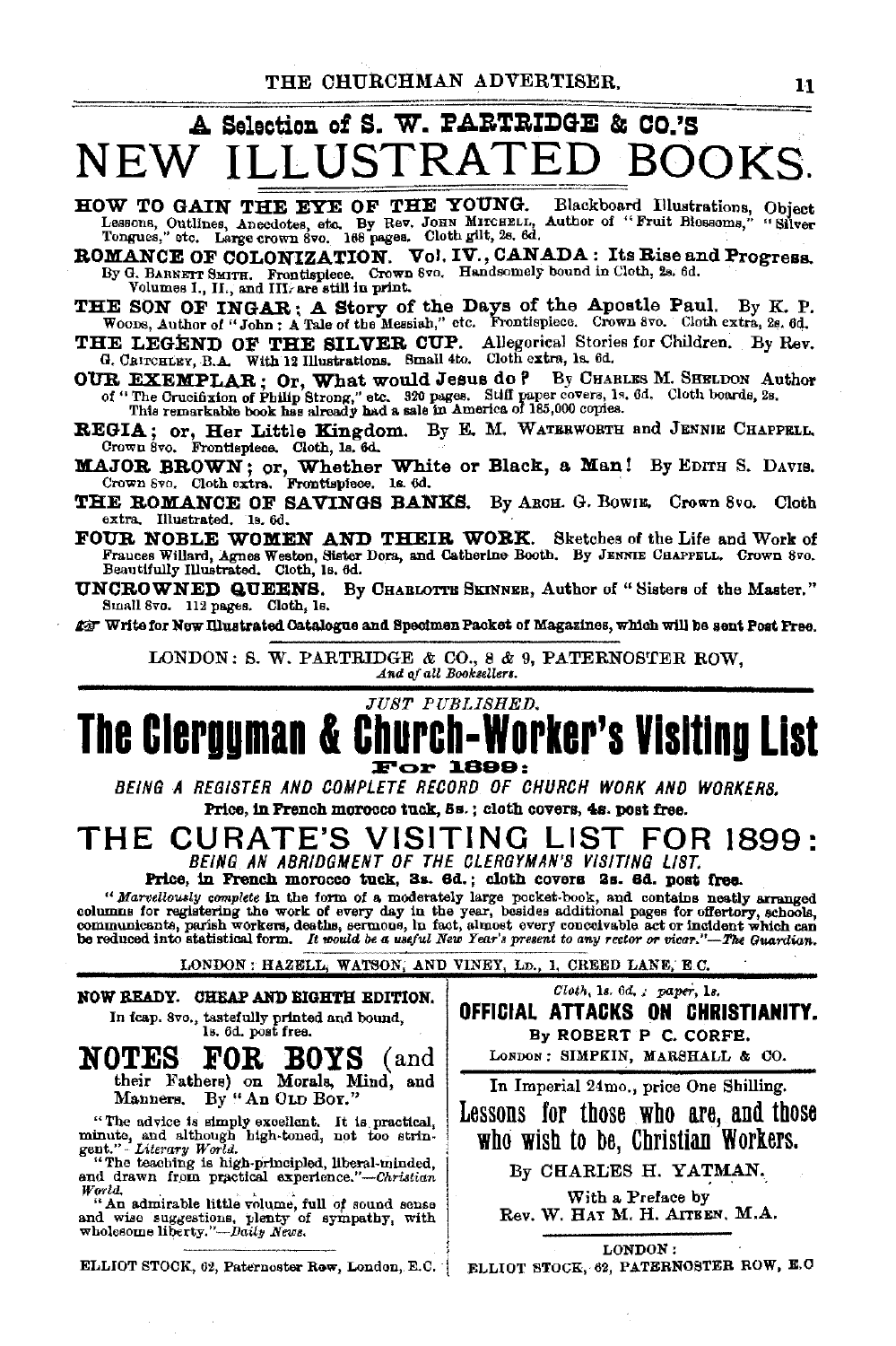# LANGLAND COLLEGE, EASTBOURNE.

### (2. HARTFIELD SQUARE.)

Batrons: The Rr. How. THE LORD ABERDARE; The Rr. REV. THE LORD BISHOP OF PETERBOROUGH; SIT DOUGLAS GALTON, K.C.B., F.R.S.; Chancellor P. V. SMITH, LL.D., and others.

Principal: Mise M. E. VINTER, Seven years Headmistress of the Swansea High School, Girls' Public Day School, Company; four years Chief Mathematical and Science Mistress, Kenshool Company; Optime, Mathematical Tripos, Cembr Bedford College, London.

A Reduction of ten per cent. for daughters of the Clergy. Entire Charge of Girls whose Parents are abroad.

## ST. MARK'S SCHOOL, WINDSOR.

**Warben: REV. CANON TEZ, D.D.** 

Deadmaster: Rev. C. N. NAGEL, M.A.

Successful Preparation for Universities, Army, and Professions. Numerous successes direct from school. Valuable Entrance Scholarships. Excellent Buildings. Moderate Fees.

For Full Particulars apply to the Headmaster.

### PROTESTANT REFORMATION SOCIETY

(Established 1827).

PRESIDENT: COLONEL SANDYS, M.P. CHAIRMAN OF THE EXECUTIVE COMMITTEE: W. J. FRASER, Esq. VICE-CHAIRMAN : REV. C. H. WALLER, D.D.

THE oldest distinctively Protestant Society, and the only one which employs Clerical and Trained Lay Mission-<br>aries to preach the Gospel to Roman Catholics in Great Britain, now offers for sale the volume entitled<br>"WHOSE A D.D., at greatly reduced prices ("Harrison" Trust).

Full information will be given by the Rev. L. G. A. ROBERTS, Commander R.N., Secretary, 62, Berners Street, London, W.

## **DAILY PRAYER UNION** WORCESTER TRACT SOCIETY.

The great need of the world is the Holy Spirit. Who will join the Daily Prayer Union? Members pray daily for the Holy Spirit.

100.000 HAVE JOINED.

Apply for information to the

REV. HENRY LAW HARKNESS.

St. Swithin's Rectory, Worcester.

### THE EAST-END MISSION TO THE JEWS.

FUNDS URGENTLY NEEDED TOWARDS

THE MEDICAL MISSION, FREE DISPENSARY FOR THE POOR, THE GENERAL MISSION WORK, THE CHARITY WORK, TO HELP THE SICK, THE HUNGRY, AND DISTRESSED. Kindly help us to alleviate the sufferings of the poor.--MATT. I. 42.

D. OPPENHEIM, Secretary, 119, LEMAN STREET. E. Cheques and P.O.s to be crossed "London and Westminster Bank, B."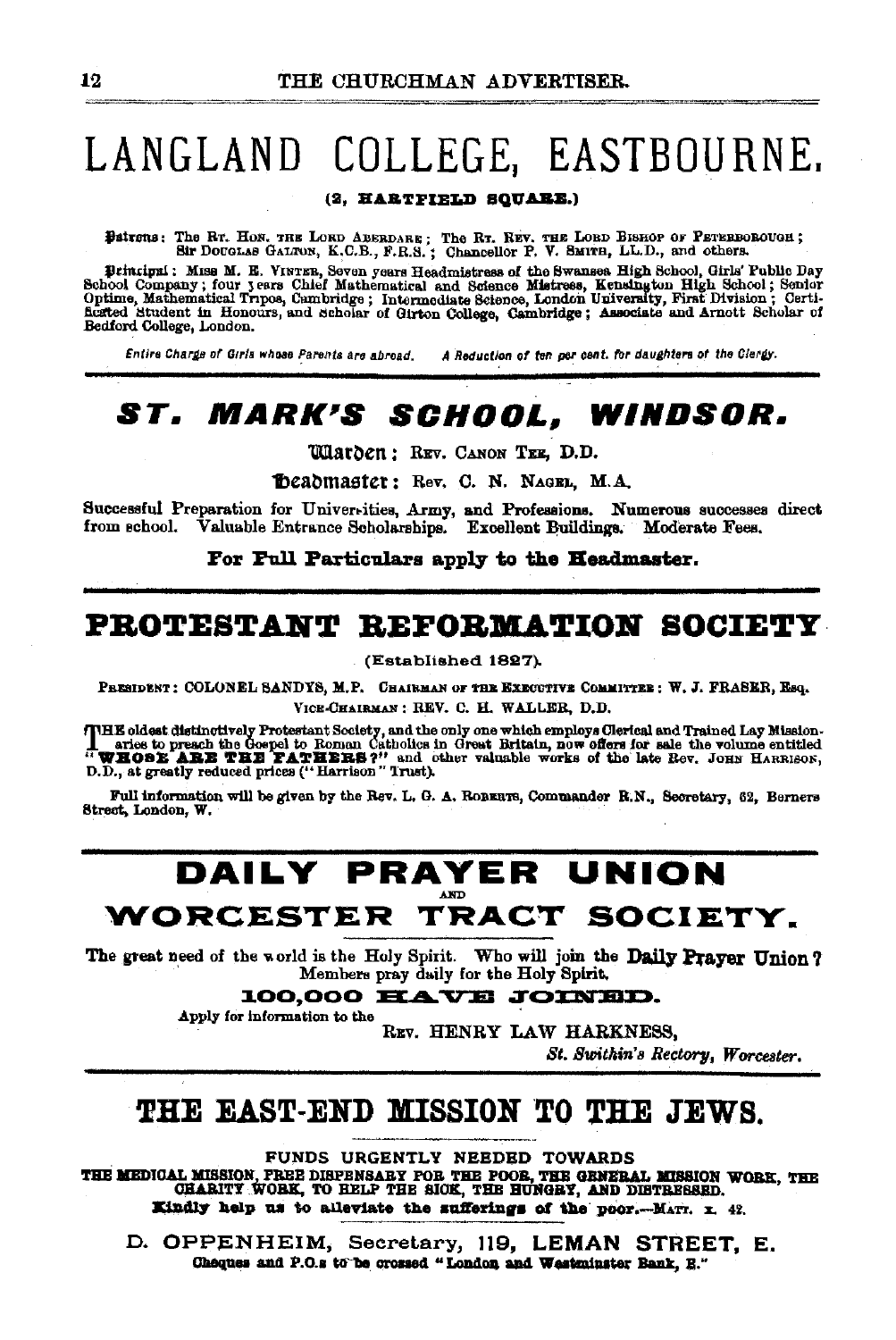## **MACMILLAN & CO.'S NEW BOOKS.·**

## **ENGLISH THEOLOGICAL LIBRARY.**

Edited by Rev. FREDERIC RELTON. With a General Introduction by the Lord Bishop of London. A Series of Texts annotated for the use of Theological Students, Candidates for Ordination, etc.

*.A SERIOUS C.ALL TO .A DEVOUT .AND HOLY*  LIFE. Adapted to the State and Condition of all Orders of Christians. By WILLIAM LAW, A.M. A NEW EDITION, with Preface and Notes by S. H. OVERTON, D.D., Canon of Lincoln. Demy 8vo., 8s. 6d. net.

*M.AXIMB OF PIETY .AND OF CHRISTIANITY.*  By THOMAS WILSON, D.D., Lord Bishop of Sodor and Man. A New Edition, with By HOMAS WILSON, D.D., LORD BIShop of Sodor and Man. A New Edition, with<br>Preface and Notes by FREDERIC RELTON, A.K.C., Vicar of St. Andrew's, Stoke<br>Newington. Demy 8vo., 5s. 6d. net.<br>A RCHRISHOP OF CANTERRIIRV'S CHARGE

*THE .ARCHBISHOP OF CANTERBURY'S CHARGE.*  Delivered at his First Visitation. Now ready, ls. net. •

*THE GOSPEL ACCORDING TO ST. MARK.* The Greek Text, with Introduction, Notes, and Indices by the Rev, Professor H. B. SWETE, D.D. With Maps. Demy 8vo., 15s.

**..A** *GRAMMAR OF NEW TESTAMENT GREEK.* By FRIEDRICH BLASS, Dr.Phil., D.Th., Hon. Litt.D. Dublin. Professor of Classical Philology in the University of Halle-Wittenberg. Translated by HENRY ST. JOHN THACKERAY, M.A. Demy 8vo., 14s. net.

*TIMES.*-" Will probably become the standard book of reference for those students who enter upon minute grammatical study of the language of the New Testament."

MACMILLAN AND CO., LTD., LONDON.





fhttro-n:-HE R MAJESTY THE QUEEN. Treasurer-HORACE BROOKS MARSHALL, Esq., M.A., J.P., O.L • Senior School-MAITLAND PARK, N.W. ~un.ior .\$cltool-HOBNBEY **RISE, N.** 

Conbaltscent Mome-HAROLD ROAD, MARGATE.

**NEW ANNUAL SUBSCRIPTIONS ARE URGENTLr NEEDED.** 

 $Two$  *Votes ars allowed at each Election for every Guinea subscribed.* SECRETARY: ALGERNON C. P. COOTE, M.A. OFFICES: 73, CHEAPSIDE, E.C. BANKERS: LONDON JOINT STOCK, PRINCES STREET, E.C.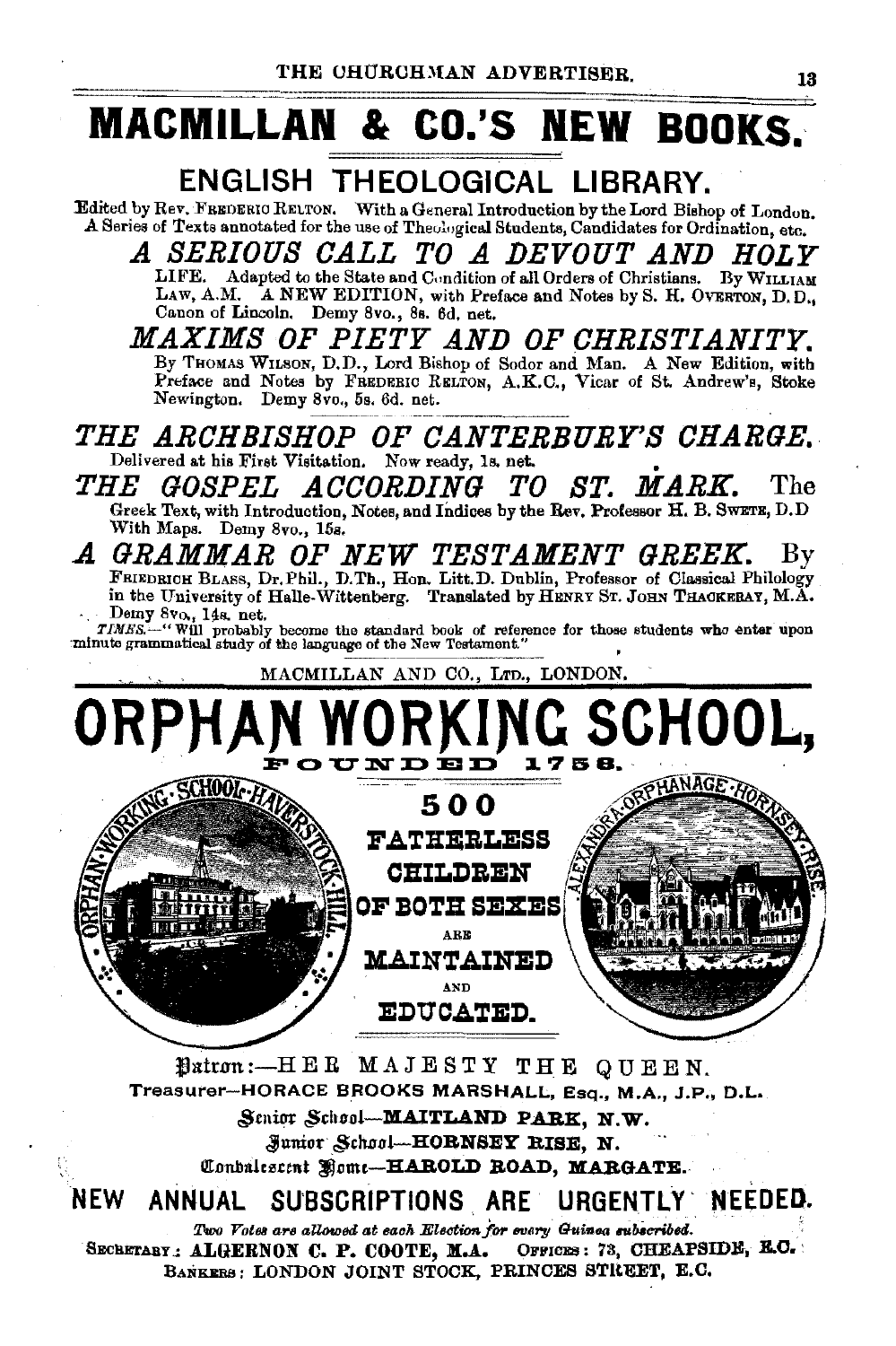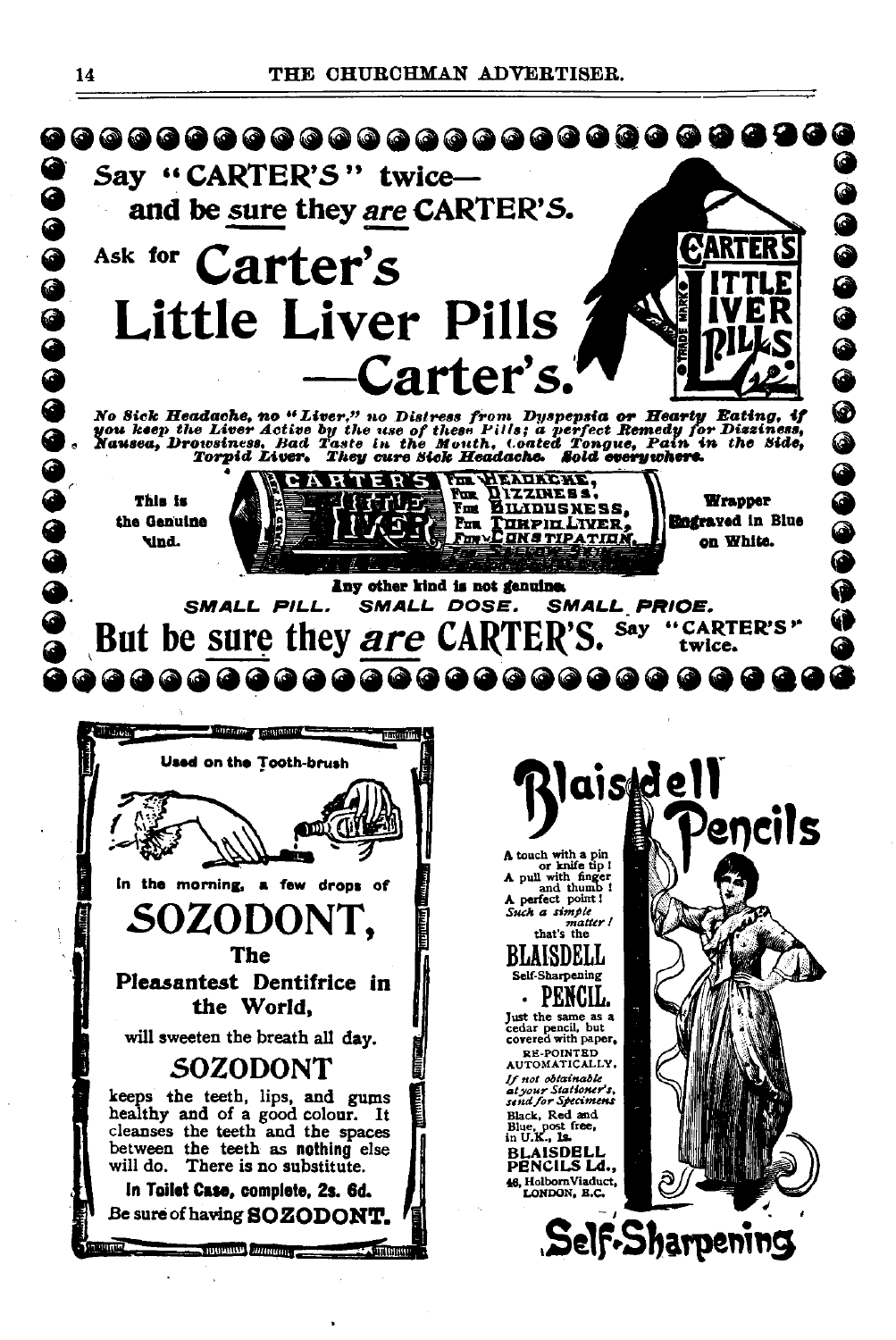### CHEAP EDITION. In small 8vo., tastefully printed and bound, price 1s. GOSPEIt NGDOM.

Being five Sermons preached at holy Trinity, Sloane Square.

CONTENTS.

Rev. CANOR WILBERFORCE, "Every valley shall be made low," Rev. Canon Scorr HotLake, "The crooked shall be made straight." Yery Rev. the shall be made low," Rev. Canon Scorr HotLake, "The crooked shall be made straight." Ve all flesh shall see it together."

"Eloquent, and sometimes powerful; they are always intensely sincere."--Church Bells.<br>"There are excellent things in these discourses, and a noble tone runs through them all."--Manckester Guardian.

"These sermons have a distinctly practical tone,"-Liverpool Mercury.

ELLIOT STOCK. 62. PATERNOSTER ROW. LONDON, E.C.

### THE CHRISTMAS BOOK OF THE SEASON.

In crown 8vo., tastefully printed in old-face type, and bound in cloth, price 6s.

# THE NATIVITY IN ART & SONG.

HENRY W. JEWITT.

Author of "The Romance of Love." "Humns on the Te Deum." etc.

ELLIOT STOCK. 62. PATERNOSTER ROW, LONDON, E.C.

# BETHNAL GREEN FREE LIBRAR

Founded 1876, and supported by Voluntary Contributions.

**PATRON-H.R.H. THE PRINCE OF WALES.<br>
VICE-PATRON-H.R.H. THE DUKE OF YORK.<br>
VICE-PRESIDENT-THE RIGHT HON. AND RIGHT REV, THE BISHOP OF LONDON.** 

The Institution embraces, heades the Library, a News-room. Patents Department, NEW Free Lending Library, and Lecture-hall, where Free Illustrated Science and other Lectures are delivered, and where Concerts of a high-class

Donations and New Annual Subscriptions URGENTLY needed.

TREASURER-F. A. BEVAN, ERQ., 54, LOMBARD STREET, E.C.<br>BANKERS-Messrs. BARCLAY AND CO., 54, LOMBARD STREET, E.C.

**G. F. HILCKEN**, Secretary and Librarian.

## ITALIAN CHURCH REFORM ASSOCIATION

 $(T.C.B.A.).$ 

CHURCH HOUSE, DEAN'S YARD, WESTMINSTER, S.W.

Late President.-HIS GRACE THE MOST REV. THE LATE ARCHBISHOP OF DUBLIN. 

This Society exists to aid the Reformation of the Rev. Courses the Rev. Courses the Rev. Courses In Leader of the Reform Movement, was a Cannon in the Vatican. In 1881 he voluntarily resigned his position for the sake of c Reformers.

Contributions may be sent to the Hon. Treasurer, c/o: Messrs. Williams, Deacon and Co., as above, or<br>to Rev. H. Hickin, Secretary, I.C.R.A., Church House, Westminster.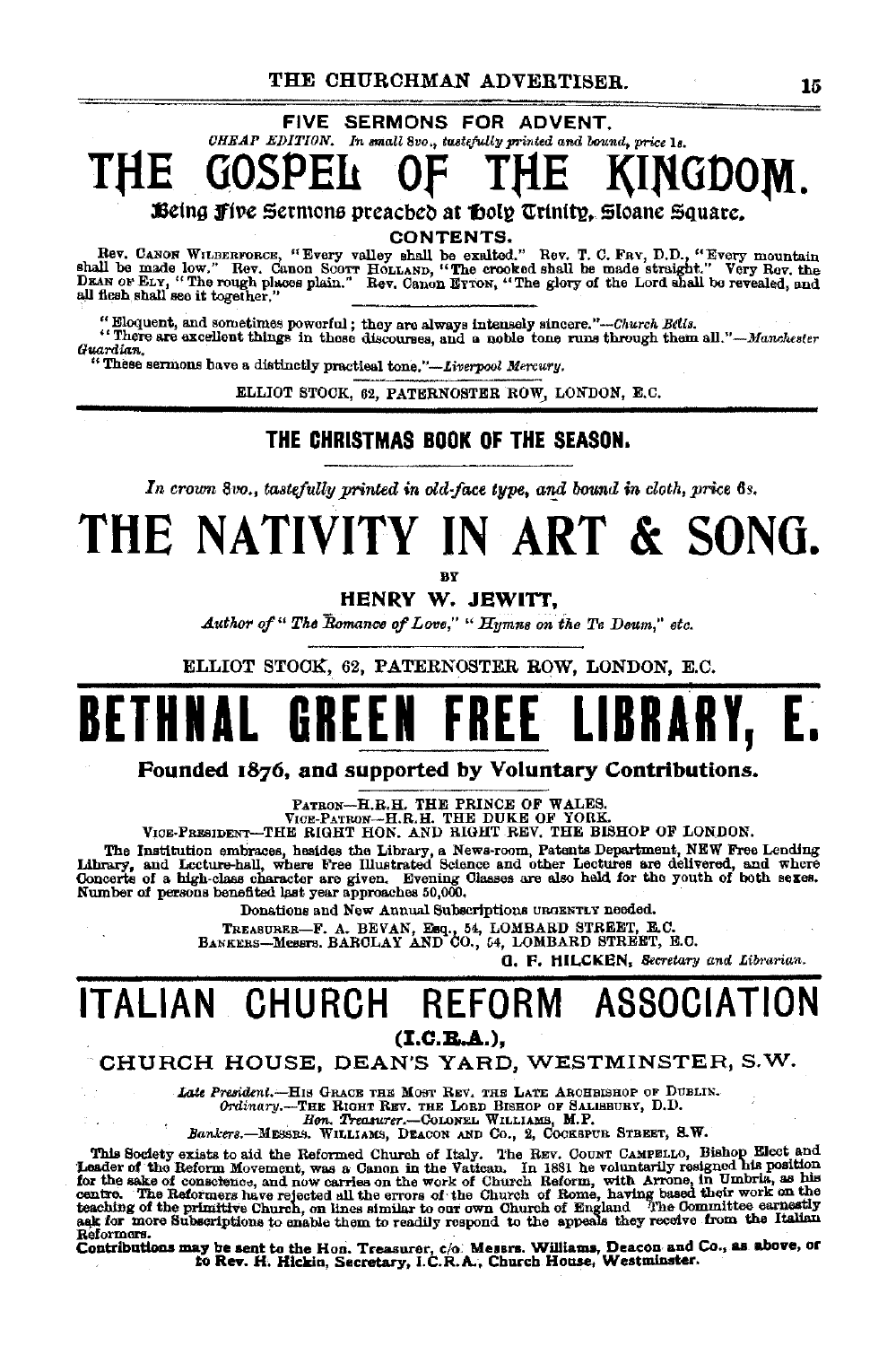

FRIENDLESS AND FALLEN.

London Female Preventive and Reformatory Institution. HOMES FOR 180 YOUNG WOMEN AND GIRLS.

THE OFERATIONS COMPRISE PREVENTIVE WORK. **RESCUE HOMES.** OPEN-ALL-NIGHT REFUGE.

The five Homes and Open-all-Night Refuge are dependent upon Voluntary Contributions.

Prompt succour is given. No suitable case rejected.

Contributions may be sent to LLOVDS' BANK, Limited, 16. St. James's Street, S.W.: or WILLIAM J. TAYLOR, Secretary, 200, EUSTON ROAD, LONDON, N.W.

Bequests and Special Gifts are usually devoted to extension of operations.

# ROYAL SEA-BATHING HOSPITAL,

FOUNDED AT MARGATE, 1791.

INHIS Hospital, which is essentially a London Charity, and which has been reconstructed and fitted with all modern appliances and improvements at a cost of nearly £10,000, was reopened on the 22nd of November.

## **Funds are urgently needed.**

Offices: 30, CHARING CROSS, S.W.

THE NATIONAL PROTESTANT CHURCH UNION.

JUST PURLISHED.

## ENGLISH CHURCH TEACHING ON FAITH, LIFE AND ORDER.

BY THE REVS.

H. C. G. MOULE, D.D., Frincipal of Ridley Hall, Cambridge;<br>Canon GIRDLESTONE, M.A., late Principal of Wycliffe Hall, Oxford; and<br>T. W. DRURY, M.A., Principal of the Church Missionary College, Islington.

#### Price 1s. net. Post free 1s. 3d.

To be obtained from The Offices of the Society, 30, Charing Cross, London, S.W., AND FROM THE PUBLISHER

Mr. C. MURRAY, 7, PATERNOSTER SOUARE, LONDON, E.C.

#### **BEFORE SIXTY YEARS** AGO.

The special claims of the SOCIETY FOR PROMOTING FEMALE EDUCATION IN THE EAST to recognition are:

- (1) That it was the only Society for both Zenana work and School work existing in the Empire at the time of the Queen's Accession,
- 
- time of the Queen's Accession,<br>
time of the accession,<br>
(2) That it was then already carrying on Zenana work, Harem work, and School work, in China, the<br>
(3) That it was the ploneer of all subsequent efforts in Zenana and
- 

The Committee urge these claims, and appeal for help to their Commemoration Fund, to enable them to strengthen and extend the work of the Society.

Secretary, Miss WEBB, 267, Vauxhall Bridge Road, S.W.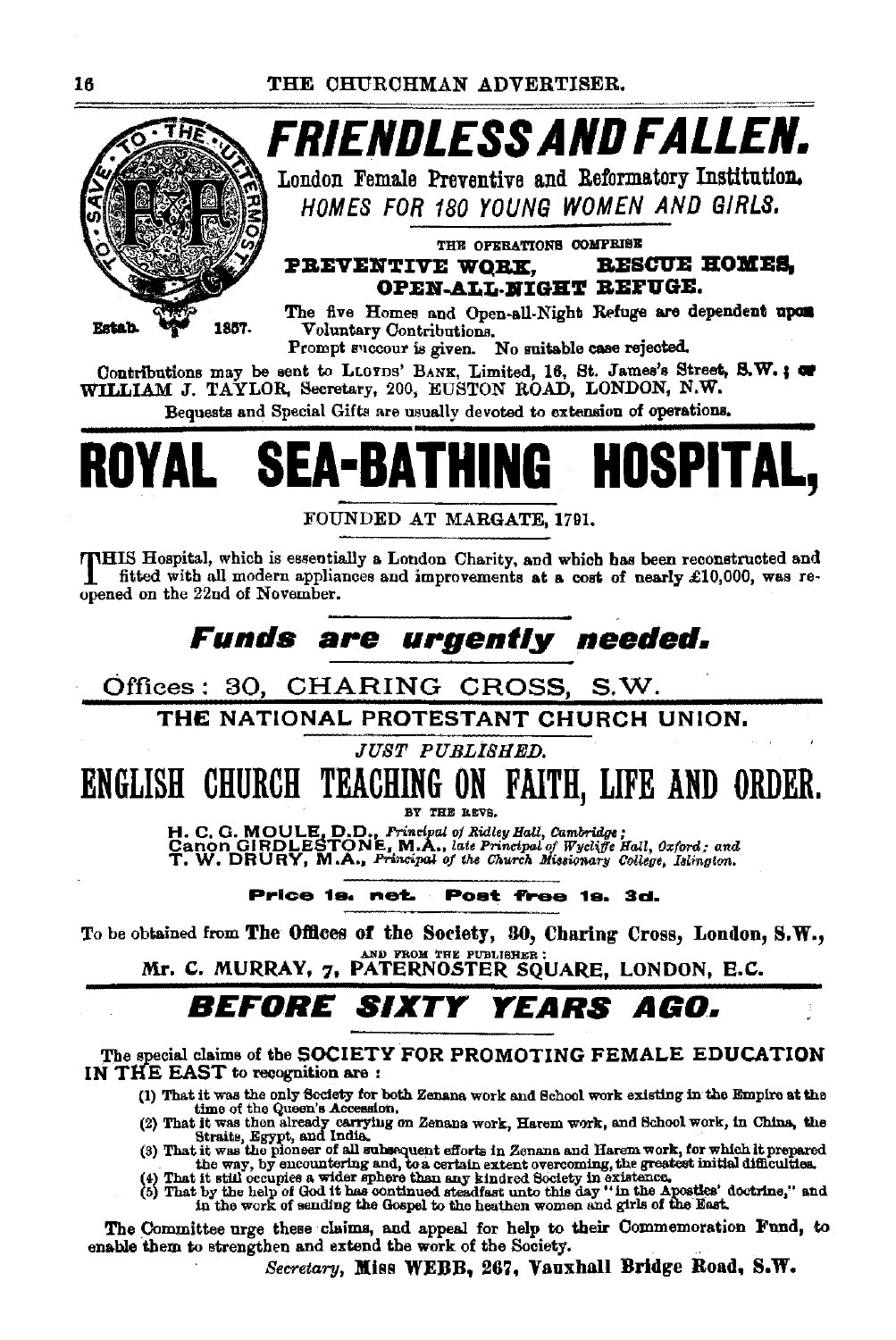### ECCLESIASTICAL INSURANCE OFFICE, LIM.

FIRE, GLASS, BURGLARY.

The Surplus Profits are devoted to Institutions, etc., for the benefit of the Clergy and of<br>Church objects. Already a sum of £17,000 has been so distributed, including £500 to the Clergy<br>Distress Fund, and £1,000 to the Qu

"This is a serious attempt made in good faith to help the Clergy to help themselves, and to husband the existing resources of the Church."-Guardian.

#### SELF-HELP AIDED. **CLERGY PENSIONS** INSTITUTION.

Joint Presidents.—The ABCHENHOP OF CANTERBURY. The ARCHENSEOP OF YORK.<br>CONTRIBUTIONS and LEGACIES are invited to augment pensions of 

#### PIV E THIOUSAND

### WHERE?

In "DR. BARNARDO'S HOMES," with their<br>84 distinct Houses and 24 Mission Branches.

#### **WHY WERE THEY ADMITTED?**

Because they were destitute; without any other condition, either as to age, sex, creed, birthplace, nationality, physical condition, money payment<br>or guarantee. The doors are always open to receive such by day or night.

#### HOW ARE THEY TRAINED?

The Boys are carefully taught in fourteen<br>different handicrafts; the GIRLS are brought up in cottage life for domestic service. About 19,000 are boarded out in rural districts.

FUNDS ARE URGENTLY NEEDED.-Remittances should be sent to the Treasurer, WILLIAM FOWLER, A COMMITTED OF CONTRACT A SALUTE MONTHLIGHT SHOW IS SERVER TO THE INTERNATE AND DISTURBANCE OF BAIL (BOW BEING IS ONLY THE SALUTE OF SALUTE AND SALUTE OF SALUTE THE SALUTE OF SALUTE THE ORDER OF THE SALUTE OF THE SALUTE OF

### MARY WARDELL CONVALESCENT HOME THE FOR SCARLET FEVER, STANMORE.

**INSTABLISHED 1884 by a lady working in connection with the Female Bible and Domestic Mission.** No existing Convalescent Home will admit persons recovering from Scarlet Fever. This Home, whilst benefiting the convalescent,

Messrs. BARCLAY & CO., at 1, PALL MALL EAST; AND BY

Miss MARY WARDELL, STANMORE, MIDDLESEX,

From whom further information may be obtained.



#### RESCUED. WAIFS!

- HOW DO THEY SUCCEED IN AFTER LIFE?<br>SPLENDIDLY! Over 08 per cent. of the 8,731<br>Emigrants, for instance, have turned out satisfactorily.
- OW MANY DESTITUTE OR ORPH<br>CHILDREN ARE ADMITTED WEEKLY? **HOW ORPHAN** Every
- From 40 to 60 during the winter months. Every 24 hours about 8 souls are added to Dr. Barnardo's great family.<br>HOW ARE THEY MAINTAINED?
- Solely by the free-will offerings of Christ's servants throughout the world.
- WHAT IS THE RELIGIOUS ATMOSPHERE OF

THE HOMES?<br>
THE HOMES?<br>
Protestant, Evangelical and Christian, but not<br>
Sectarian. In their support all Evangelical Christians<br>
tians may and do join hands.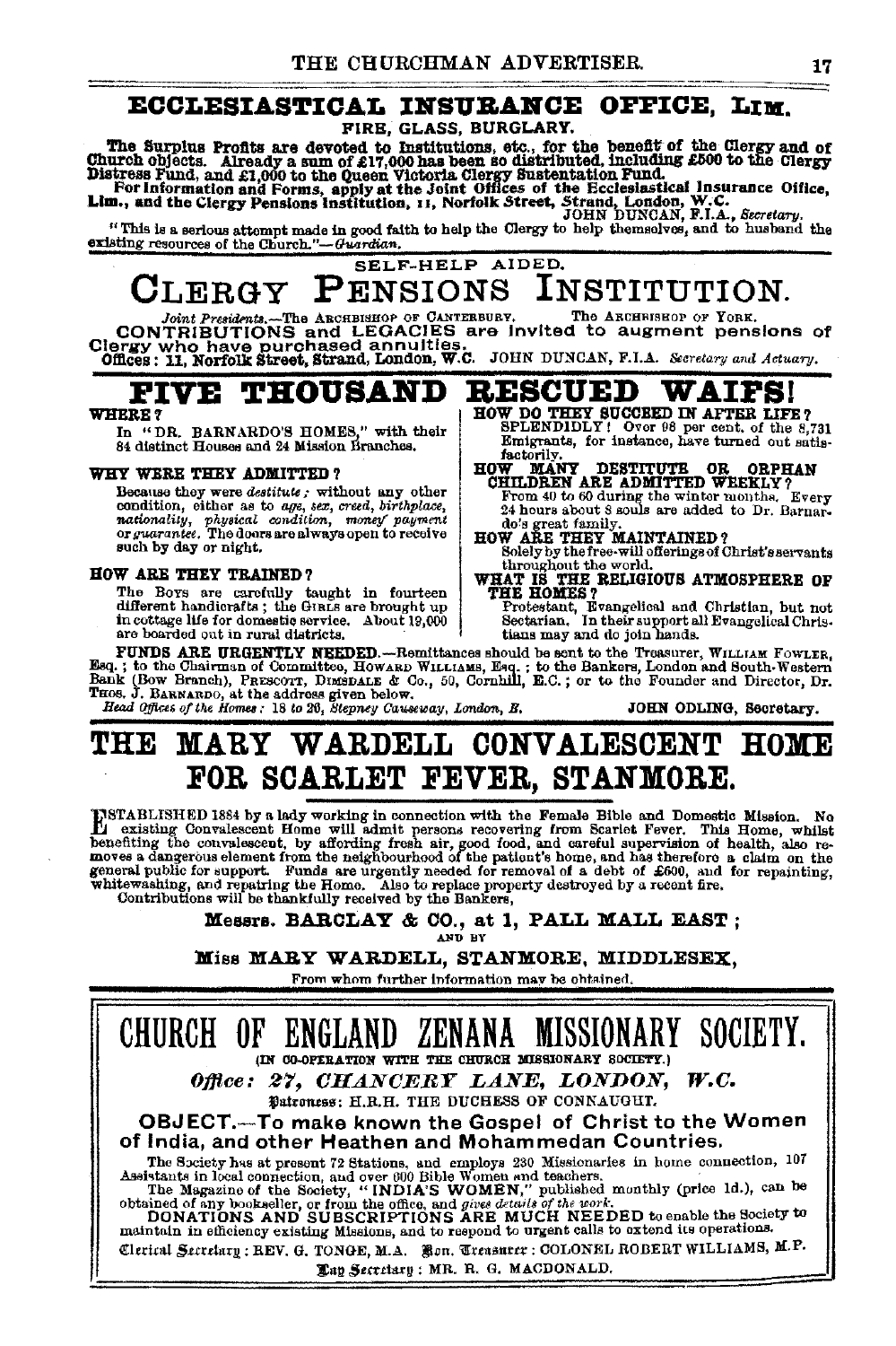# @t{Je ~f. Qitl~s' @!qristtan mtsstnn.

*Treasurer-F.* A. BEVAN, Esq.

### VOLUNTARY CONTRIBUTIONS ONLY SOURCE OF INCOME.

This Mission assists, amongst other classes, the following  $:$ ---

THE BETTER CLASS OF DISCHARGED PRISONERS ;<br>THE INNOCENT BUT SUFFERING WIVES AND CHILDREN OF PRISONERS ;<br>THE BICK AND POOR ;<br>HOMELESS AND DESTITUTE WOMEN.

The demands upon the resources of the Mission are very heavy.

Mr. WILLIAM WHBATLEY, *Superintendent,* 4, Ampton Street, Regent Square, W.O.

## SOCIETY FOR RELIEF OF PERSECUTED JEWS. (SYRIAN COLONIZATION FUND.)

FUNDS URGENTLY NEEDED for Employment and Relief at Jerusalem.

Above 50 men and boys daily employed at Abraham's Vineyard on Stone Dressing, Soap · Making, constructing Rock-hewn Cisterns for Water, etc. Above 3,000 souls annually given food, drinking-water, and clothing. Numbers live in underground airless places, or in sheds exposed to summer sun and winter storms. No furniture but boards, rags, petroleum tins, and sacks for bedding. No water-supply, and unable to get any work, they starve. Many apply to us daily for work, without which they must starve.

DONATIONS THANKFULLY RECEIVED BY

F. A. BEVAN, Esq., *Hon. Treasurer,* 54, Lombard Street, E.O. E. A. FINN, *Secretary,* 41, Parliament Street, S.W.

## THE LONDON CITY MISSION EMPLOYS 460 MISSIONARIES,

AND IS IN URGENT NEED OF FUNDS.

It is one of the oldest of the Home Missionary Societies, and baa ever held fast to its Evangelical principles.

More than half a million men yearly visited.

If friends are unable to contribute the whole sum necessary to maintain a Missionary, IT ITICHIUS AFT UNION CONSTRUCT TO OUR TREASURE TO A SUBSCRIPTIONS WILL BE SUPPORT OF THE SUPPORT OF THE SUPPORT OF THE SUPPORT OF THE SUPPORT OF THE GROUPED TO THE GROUPED TO THE GROUPED TO THE GROUPED TO THE GROUPED TO T mittee. Gifts will be gratefully acknowledged by the

*Treasurer-F.* A. BEVAN, Eaq., or by the *Secretaries* {Rev. T. S. HuTCHINSON, M.A. Rev. RoBERT DAWSON, B.A.

*Bankers-BARCLAY* & Co., LTD. *Oj}ices-3,* Bridewell Place, London, E.C.

THE MISSIONS TO SEAMEN.



Patron: Admiral of the Fleet H.R.B. The

DUKE OF SAXE-COBURG AND GoTHA, K.G.

Labours afloat and<br>ashore, at home and abroad, among seamen<br>of all classes and na•<br>tlons, fishermen, barge-<br>men, and emigrants. Sixty· eight harbours are occupied.

Jnoome, £36,597.

Increased Contributions and Offertories, urgentlyneeded, should be forwarded to the Secretary, Commander W. DAW80N, R.N., 11, Buckingham St., Strand, London, W.C.

### SPAHISH AHD PORTUGUESE CHURCH AID SOCIETY.

President: The Right Rev. the Lord Bi•hop of Worcester. Vice-President: The Very Rev. the Dean of Norwich.

To aid the Reformed Episcopal Churches in the faithful preaching of the Gospel, and to help and<br>encourage them in the great work of evangelization<br>in which they are engaged, Contributions will be<br>gratefully received by the Right Rev. Lord Bishop<br>of Worczerzu, Hartlebu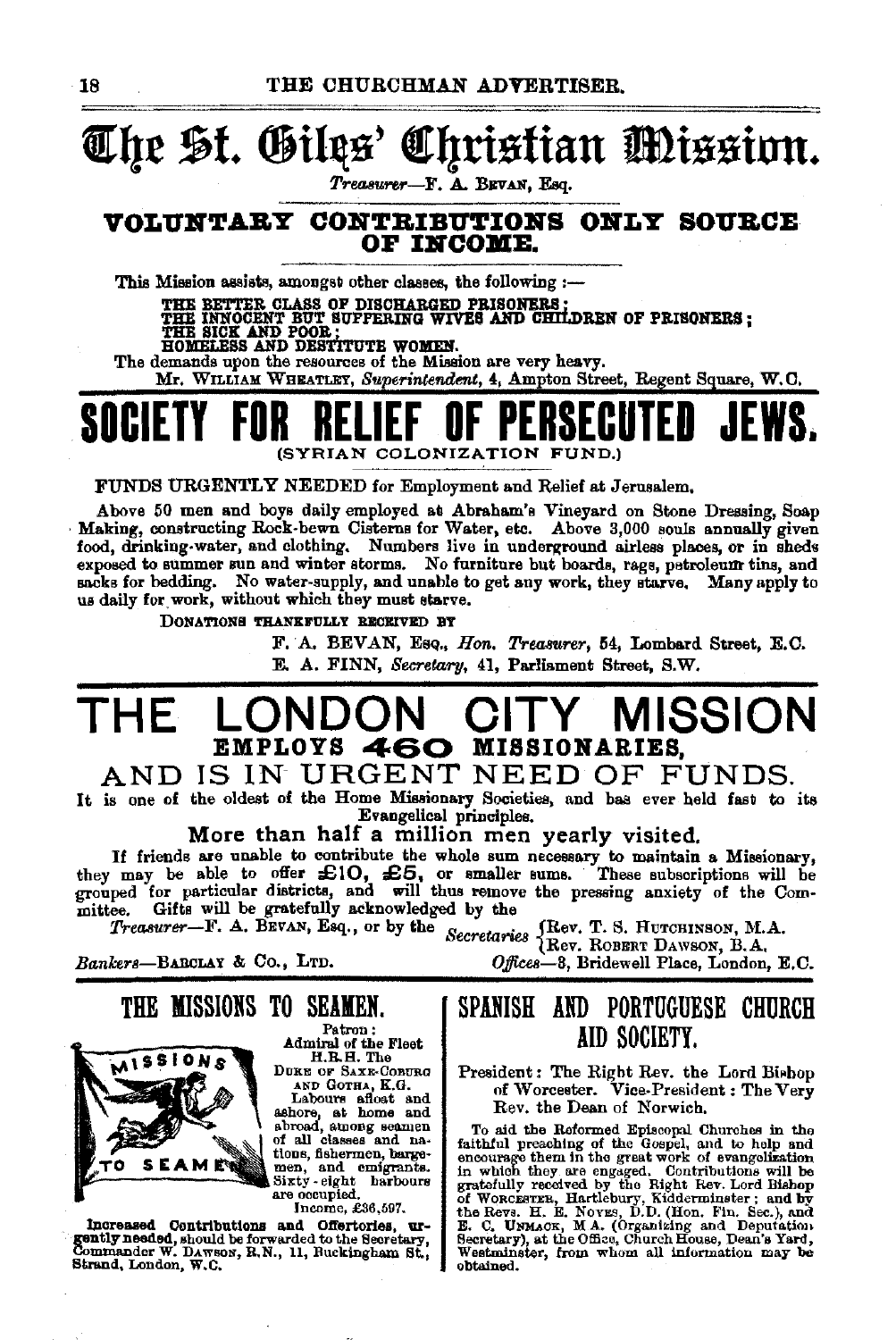# PALESTINE, EGYPT, ATHENS, etc.

JUHOS. COOK & SON have arranged for a SPECIAL SELECT CONDUCTED THE 100 DAYS' TOUR, leaving LONDON January 17th next, visiting the HOLY (Jerusalem, Jericho, Bethlehem, Nazareth, Damasous, Baalbec, etc.), Alexandria, Cairo, Nile Trip to the First Cataract, Constantinople, Athens, etc. A Private arrangements also made for long or short Conducted and Independent Tours for private or friendly parties. Independent Tours available for one or more passengers, arranged to start by any route, at any date, time or point, and for ascending the Nile to the First and Second Cataracts, in tourist steamers fitted with every luxury. Pamphlet, with maps and plans, 6d., post free-THOS. COOK & SON, Ludgate Circus, London; and Branch Offices. are the best remedy known for HEADACHE BILE. DIGESTION. OBSTINATE CONSTIPATION, **R. MIN** RHEUMATISM, and all SKIN DISEASES. HEALING **Established** 1835. MARK IRECISTERED) for ULCERS and all 7813. **SKIN DISEASES, etc.** PILLS and OINTMENT in Boxes at 74d., 1s. 14d., and 2s. 9d., of all Chemists, or from WHELPTON & SON. G. 8, CRANE COURT, FLEET STREET. LONDON. E.O. ESTABLISHED 1851. K E 9 E 9 9 SOUTHAMPTON BUILDINGS, CHANCERY LANE, LONDON, W.C. Invested Funds  $- - -$  £10.000.000. Number of Accounts, 85,094. TWO-AND-A-HALF per CENT. INTEREST allowed on DEPOSITS, repayable on demand. TWO per CENT, on CURRENT ACCOUNTS, on the minimum monthly balances, when not drawn below £100 STOCKS, SHARES, and ANNUITIES purchased and sold for customers. SAVINGS DEPARTMENT. Small deposits received, and Interest allowed monthly on each completed £1. The BIRKBECK ALMANACK, with particulars, post free. FRANCIS RAVENSCROFT, Manager. **OLLOWHY'S P**I CURE INDIGESTION, LOSS OF APPETITE, DIZZINESS, BILIOUS and SICK HEADACHE, &c.

They Purify the Blood, Strengthen the System, and are the Safest and most Reliable Medicine for Female Ailments. Manufactured only 2t 78, NEW OXFORD STREET, LONDON; sold by all Chemists and Medicine Vendors.